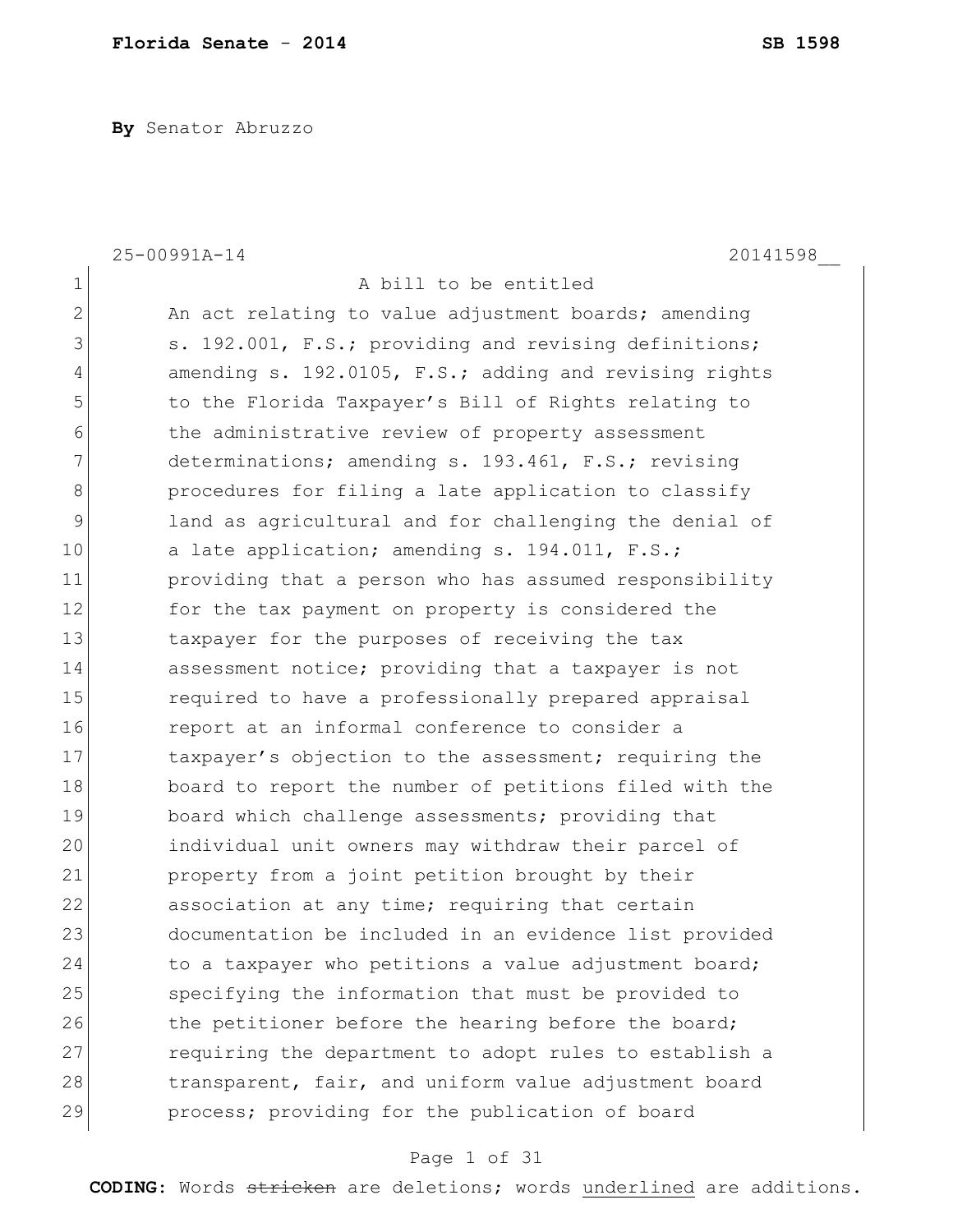25-00991A-14 20141598\_\_ 30 **procedures on a website; providing duties of value** 31 adjustment board members; amending s. 194.013, F.S.; 32 conforming provisions to changes made by the act; 33 providing that the filing fee of a successful  $34$  petitioner shall be refunded; amending s. 194.014, 35 F.S.; requiring the board to report the total number 36 of petitions denied for failure to partially pay ad 37 valorem taxes pending resolution of an assessment 38 challenge; authorizing a court to level a penalty 39 against the board for failing to pay interest on a 40 refund of taxes paid; amending s. 194.015, F.S.; 41 providing that board members, special magistrates, and 42  $\vert$  staff are public officers subject to ch. 112, F.S., 43 and the Commission on Ethics; amending s. 194.032, 44 F.S.; revising provisions relating to board hearing 45 timetables; specifying that parties to a hearing may 46 not be denied a sufficient and reasonable amount of 47 time to present their case; amending s. 194.034, F.S.; 48 revising procedures relating to hearing procedures; 49 deleting a provision prohibiting a petitioner from 50 presenting evidence that the petitioner denied to the 51 property appraiser; providing that a property 52 **b** appraiser's request for information during the tax 53 **b** roll development process is not considered information 54 that may be denied by a taxpayer as evidence for a 55 hearing; amending s. 194.035; F.S.; providing that 56 special magistrates may be compensated only by an 57 hourly wage; providing that a licensed special 58 magistrate is subject to discipline under his or her

### Page 2 of 31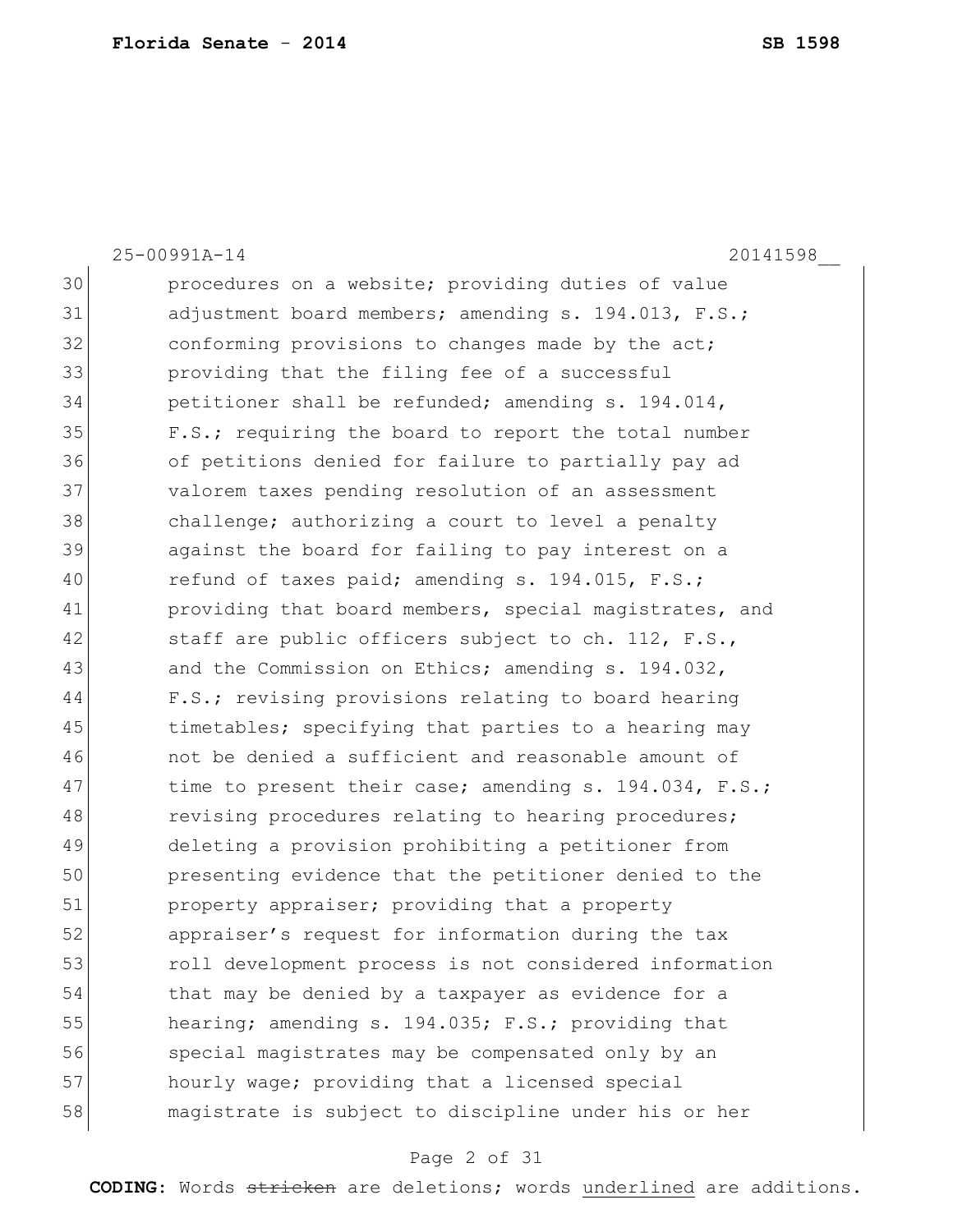| 59<br>professional license for actions performed as a<br>60<br>special magistrate; making technical corrections;<br>61<br>providing applicability; providing an effective date.<br>62<br>63<br>Be It Enacted by the Legislature of the State of Florida:<br>64<br>65<br>Section 1. Paragraph (a) of subsection (2) of section<br>66<br>192.001, Florida Statutes, is amended, and subsections (20) and<br>67<br>(21) are added to that section, to read:<br>68<br>192.001 Definitions.-All definitions set out in chapters 1<br>69<br>and 200 that are applicable to this chapter are included herein.<br>70<br>In addition, the following definitions shall apply in the<br>71<br>imposition of ad valorem taxes:<br>72<br>(2) "Assessed value of property" means an annual<br>73<br>determination of:<br>74<br>(a) The just or fair market value of an item or property;<br>75<br>(b) The value of property as limited by Art. VII of the<br>76<br>State Constitution; or<br>77<br>(c) The value of property in a classified use or at a<br>78<br>fractional value if the property is assessed solely on the basis<br>79<br>of character or use or at a specified percentage of its value<br>80<br>under Art. VII of the State Constitution.<br>81<br>(20) "Fair market value" means the amount that a willing<br>82<br>purchaser would pay a willing seller in an arm's length<br>83<br>transaction. The term does not include adjustments made to the<br>84<br>recorded selling price or fair market value in determining the<br>85<br>assessed value of the property.<br>86<br>(21) "Just value" means the amount that a willing purchaser |    | 25-00991A-14<br>20141598                                        |
|-------------------------------------------------------------------------------------------------------------------------------------------------------------------------------------------------------------------------------------------------------------------------------------------------------------------------------------------------------------------------------------------------------------------------------------------------------------------------------------------------------------------------------------------------------------------------------------------------------------------------------------------------------------------------------------------------------------------------------------------------------------------------------------------------------------------------------------------------------------------------------------------------------------------------------------------------------------------------------------------------------------------------------------------------------------------------------------------------------------------------------------------------------------------------------------------------------------------------------------------------------------------------------------------------------------------------------------------------------------------------------------------------------------------------------------------------------------------------------------------------------------------------------------------------------------------------------------------------------------------------------------------------|----|-----------------------------------------------------------------|
|                                                                                                                                                                                                                                                                                                                                                                                                                                                                                                                                                                                                                                                                                                                                                                                                                                                                                                                                                                                                                                                                                                                                                                                                                                                                                                                                                                                                                                                                                                                                                                                                                                                 |    |                                                                 |
|                                                                                                                                                                                                                                                                                                                                                                                                                                                                                                                                                                                                                                                                                                                                                                                                                                                                                                                                                                                                                                                                                                                                                                                                                                                                                                                                                                                                                                                                                                                                                                                                                                                 |    |                                                                 |
|                                                                                                                                                                                                                                                                                                                                                                                                                                                                                                                                                                                                                                                                                                                                                                                                                                                                                                                                                                                                                                                                                                                                                                                                                                                                                                                                                                                                                                                                                                                                                                                                                                                 |    |                                                                 |
|                                                                                                                                                                                                                                                                                                                                                                                                                                                                                                                                                                                                                                                                                                                                                                                                                                                                                                                                                                                                                                                                                                                                                                                                                                                                                                                                                                                                                                                                                                                                                                                                                                                 |    |                                                                 |
|                                                                                                                                                                                                                                                                                                                                                                                                                                                                                                                                                                                                                                                                                                                                                                                                                                                                                                                                                                                                                                                                                                                                                                                                                                                                                                                                                                                                                                                                                                                                                                                                                                                 |    |                                                                 |
|                                                                                                                                                                                                                                                                                                                                                                                                                                                                                                                                                                                                                                                                                                                                                                                                                                                                                                                                                                                                                                                                                                                                                                                                                                                                                                                                                                                                                                                                                                                                                                                                                                                 |    |                                                                 |
|                                                                                                                                                                                                                                                                                                                                                                                                                                                                                                                                                                                                                                                                                                                                                                                                                                                                                                                                                                                                                                                                                                                                                                                                                                                                                                                                                                                                                                                                                                                                                                                                                                                 |    |                                                                 |
|                                                                                                                                                                                                                                                                                                                                                                                                                                                                                                                                                                                                                                                                                                                                                                                                                                                                                                                                                                                                                                                                                                                                                                                                                                                                                                                                                                                                                                                                                                                                                                                                                                                 |    |                                                                 |
|                                                                                                                                                                                                                                                                                                                                                                                                                                                                                                                                                                                                                                                                                                                                                                                                                                                                                                                                                                                                                                                                                                                                                                                                                                                                                                                                                                                                                                                                                                                                                                                                                                                 |    |                                                                 |
|                                                                                                                                                                                                                                                                                                                                                                                                                                                                                                                                                                                                                                                                                                                                                                                                                                                                                                                                                                                                                                                                                                                                                                                                                                                                                                                                                                                                                                                                                                                                                                                                                                                 |    |                                                                 |
|                                                                                                                                                                                                                                                                                                                                                                                                                                                                                                                                                                                                                                                                                                                                                                                                                                                                                                                                                                                                                                                                                                                                                                                                                                                                                                                                                                                                                                                                                                                                                                                                                                                 |    |                                                                 |
|                                                                                                                                                                                                                                                                                                                                                                                                                                                                                                                                                                                                                                                                                                                                                                                                                                                                                                                                                                                                                                                                                                                                                                                                                                                                                                                                                                                                                                                                                                                                                                                                                                                 |    |                                                                 |
|                                                                                                                                                                                                                                                                                                                                                                                                                                                                                                                                                                                                                                                                                                                                                                                                                                                                                                                                                                                                                                                                                                                                                                                                                                                                                                                                                                                                                                                                                                                                                                                                                                                 |    |                                                                 |
|                                                                                                                                                                                                                                                                                                                                                                                                                                                                                                                                                                                                                                                                                                                                                                                                                                                                                                                                                                                                                                                                                                                                                                                                                                                                                                                                                                                                                                                                                                                                                                                                                                                 |    |                                                                 |
|                                                                                                                                                                                                                                                                                                                                                                                                                                                                                                                                                                                                                                                                                                                                                                                                                                                                                                                                                                                                                                                                                                                                                                                                                                                                                                                                                                                                                                                                                                                                                                                                                                                 |    |                                                                 |
|                                                                                                                                                                                                                                                                                                                                                                                                                                                                                                                                                                                                                                                                                                                                                                                                                                                                                                                                                                                                                                                                                                                                                                                                                                                                                                                                                                                                                                                                                                                                                                                                                                                 |    |                                                                 |
|                                                                                                                                                                                                                                                                                                                                                                                                                                                                                                                                                                                                                                                                                                                                                                                                                                                                                                                                                                                                                                                                                                                                                                                                                                                                                                                                                                                                                                                                                                                                                                                                                                                 |    |                                                                 |
|                                                                                                                                                                                                                                                                                                                                                                                                                                                                                                                                                                                                                                                                                                                                                                                                                                                                                                                                                                                                                                                                                                                                                                                                                                                                                                                                                                                                                                                                                                                                                                                                                                                 |    |                                                                 |
|                                                                                                                                                                                                                                                                                                                                                                                                                                                                                                                                                                                                                                                                                                                                                                                                                                                                                                                                                                                                                                                                                                                                                                                                                                                                                                                                                                                                                                                                                                                                                                                                                                                 |    |                                                                 |
|                                                                                                                                                                                                                                                                                                                                                                                                                                                                                                                                                                                                                                                                                                                                                                                                                                                                                                                                                                                                                                                                                                                                                                                                                                                                                                                                                                                                                                                                                                                                                                                                                                                 |    |                                                                 |
|                                                                                                                                                                                                                                                                                                                                                                                                                                                                                                                                                                                                                                                                                                                                                                                                                                                                                                                                                                                                                                                                                                                                                                                                                                                                                                                                                                                                                                                                                                                                                                                                                                                 |    |                                                                 |
|                                                                                                                                                                                                                                                                                                                                                                                                                                                                                                                                                                                                                                                                                                                                                                                                                                                                                                                                                                                                                                                                                                                                                                                                                                                                                                                                                                                                                                                                                                                                                                                                                                                 |    |                                                                 |
|                                                                                                                                                                                                                                                                                                                                                                                                                                                                                                                                                                                                                                                                                                                                                                                                                                                                                                                                                                                                                                                                                                                                                                                                                                                                                                                                                                                                                                                                                                                                                                                                                                                 |    |                                                                 |
|                                                                                                                                                                                                                                                                                                                                                                                                                                                                                                                                                                                                                                                                                                                                                                                                                                                                                                                                                                                                                                                                                                                                                                                                                                                                                                                                                                                                                                                                                                                                                                                                                                                 |    |                                                                 |
|                                                                                                                                                                                                                                                                                                                                                                                                                                                                                                                                                                                                                                                                                                                                                                                                                                                                                                                                                                                                                                                                                                                                                                                                                                                                                                                                                                                                                                                                                                                                                                                                                                                 |    |                                                                 |
|                                                                                                                                                                                                                                                                                                                                                                                                                                                                                                                                                                                                                                                                                                                                                                                                                                                                                                                                                                                                                                                                                                                                                                                                                                                                                                                                                                                                                                                                                                                                                                                                                                                 |    |                                                                 |
|                                                                                                                                                                                                                                                                                                                                                                                                                                                                                                                                                                                                                                                                                                                                                                                                                                                                                                                                                                                                                                                                                                                                                                                                                                                                                                                                                                                                                                                                                                                                                                                                                                                 |    |                                                                 |
|                                                                                                                                                                                                                                                                                                                                                                                                                                                                                                                                                                                                                                                                                                                                                                                                                                                                                                                                                                                                                                                                                                                                                                                                                                                                                                                                                                                                                                                                                                                                                                                                                                                 |    |                                                                 |
|                                                                                                                                                                                                                                                                                                                                                                                                                                                                                                                                                                                                                                                                                                                                                                                                                                                                                                                                                                                                                                                                                                                                                                                                                                                                                                                                                                                                                                                                                                                                                                                                                                                 | 87 | would pay a willing seller in an arm's length transaction after |

# Page 3 of 31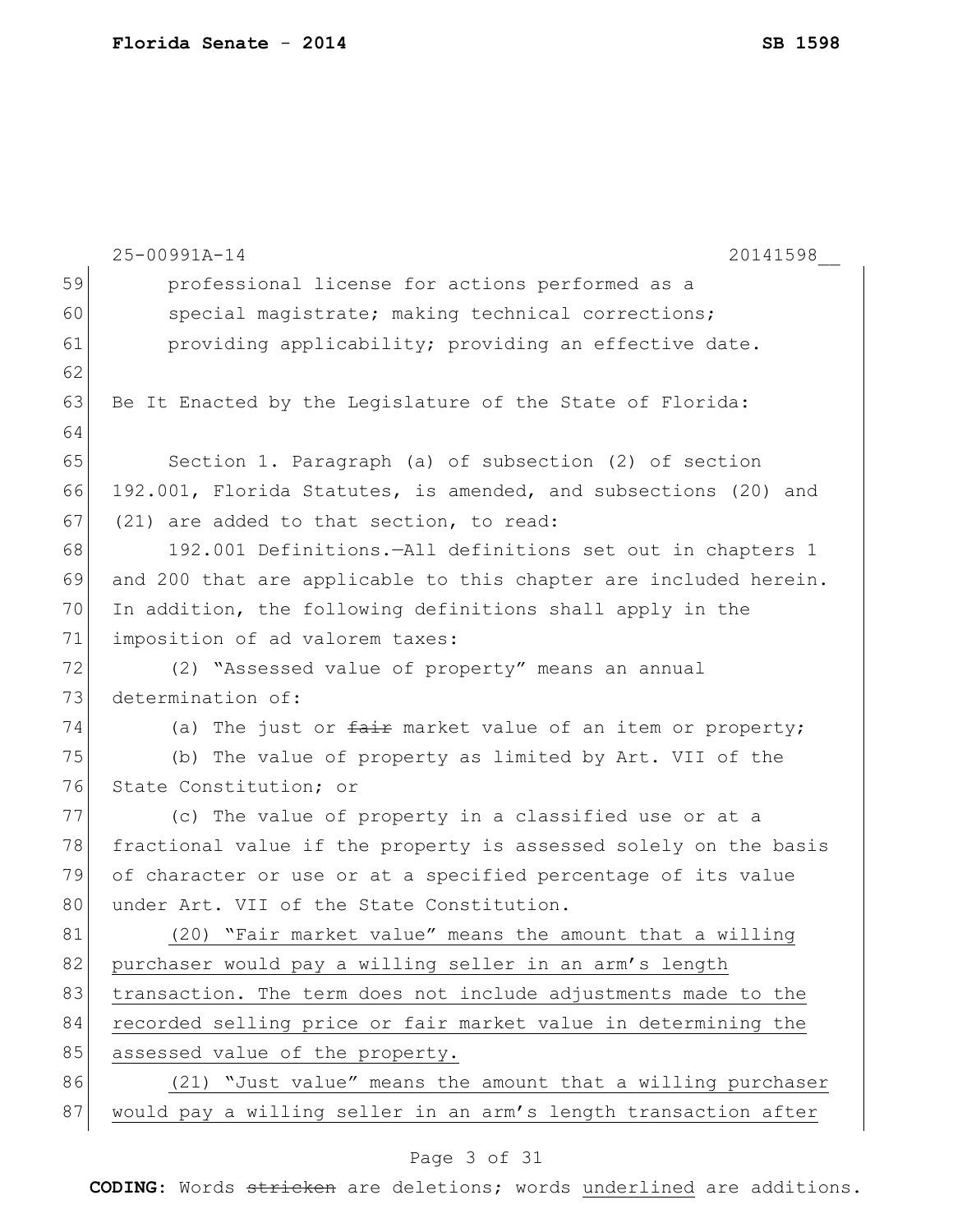|     | 25-00991A-14<br>20141598                                         |
|-----|------------------------------------------------------------------|
| 88  | proper consideration of the relevant statutory factors and       |
| 89  | including adjustments made to the recorded selling price or fair |
| 90  | market value in determining the assessed value of the property.  |
| 91  | The term "market value" may be used interchangeably with "just   |
| 92  | value."                                                          |
| 93  | Section 2. Subsection (2) of section 192.0105, Florida           |
| 94  | Statutes, is amended to read:                                    |
| 95  | 192.0105 Taxpayer rights. There is created a Florida             |
| 96  | Taxpayer's Bill of Rights for property taxes and assessments to  |
| 97  | quarantee that the rights, privacy, and property of the          |
| 98  | taxpayers of this state are adequately safeguarded and protected |
| 99  | during tax levy, assessment, collection, and enforcement         |
| 100 | processes administered under the revenue laws of this state. The |
| 101 | Taxpayer's Bill of Rights compiles, in one document, brief but   |
| 102 | comprehensive statements that summarize the rights and           |
| 103 | obligations of the property appraisers, tax collectors, clerks   |
| 104 | of the court, local governing boards, the Department of Revenue, |
| 105 | and taxpayers. Additional rights afforded to payors of taxes and |
| 106 | assessments imposed under the revenue laws of this state are     |
| 107 | provided in s. 213.015. The rights afforded taxpayers to assure  |
| 108 | that their privacy and property are safequarded and protected    |
| 109 | during tax levy, assessment, and collection are available only   |
| 110 | insofar as they are implemented in other parts of the Florida    |
| 111 | Statutes or rules of the Department of Revenue. The rights so    |
| 112 | quaranteed to state taxpayers in the Florida Statutes and the    |
| 113 | departmental rules include:                                      |
| 114 | THE RIGHT TO DUE PROCESS.-<br>(2)                                |
| 115 | The right to a just value definition in close<br>(a)             |
| 116 | conformity with the applicable provisions of the State           |

# Page 4 of 31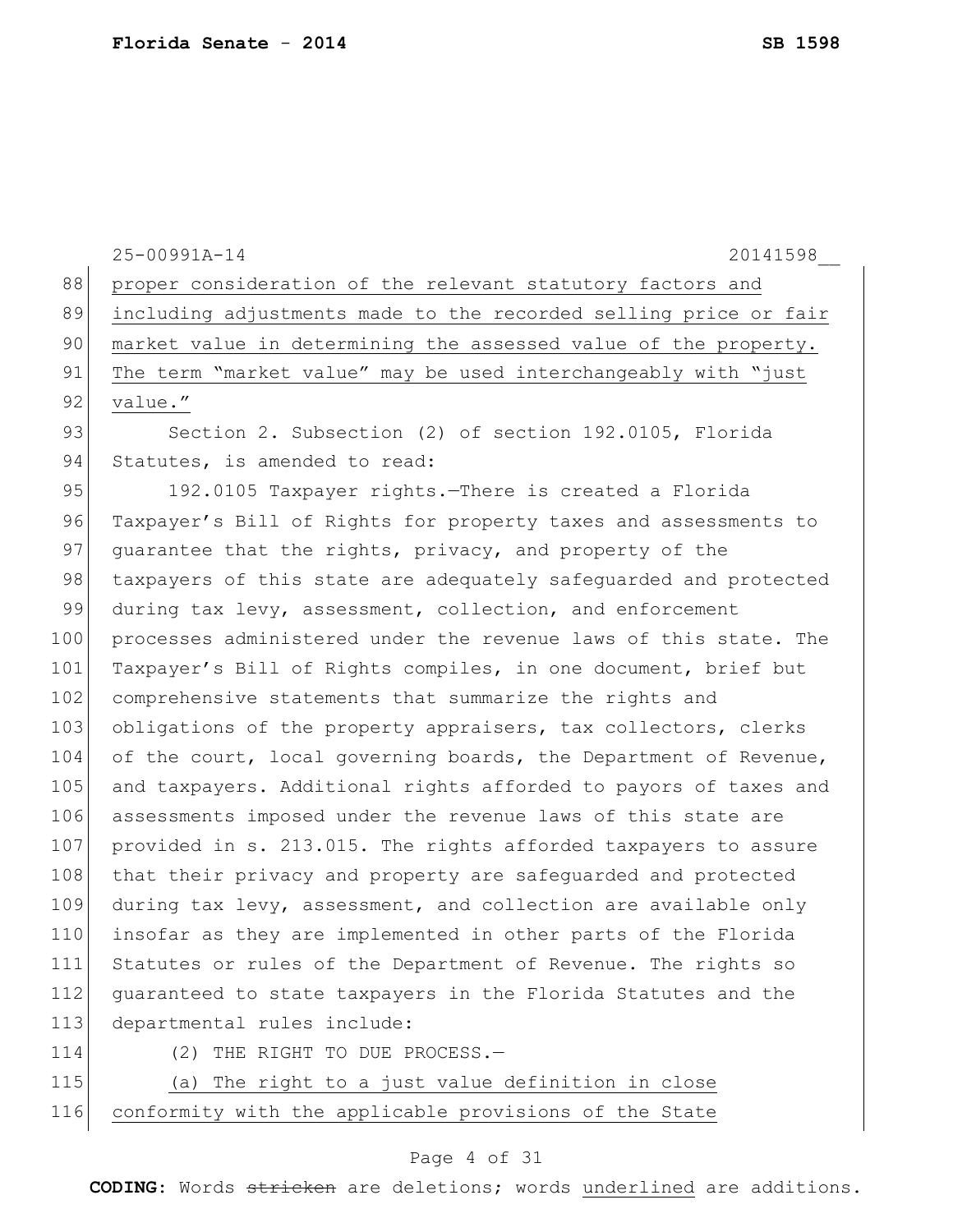|     | 25-00991A-14<br>20141598                                                          |
|-----|-----------------------------------------------------------------------------------|
| 117 | Constitution and the laws of this state applied consistently in                   |
| 118 | both assessment development by the property appraiser and                         |
| 119 | assessment review by the value adjustment board and the courts                    |
| 120 | of this state (see ss. 192.001, 194.011, and 194.301).                            |
| 121 | (b) $(a)$ The right to an informal conference with the                            |
| 122 | property appraiser to present facts the taxpayer considers to                     |
| 123 | support changing the assessment and to have the property                          |
| 124 | appraiser present facts supportive of the assessment upon proper                  |
| 125 | request of any taxpayer who objects to the assessment placed on                   |
| 126 | his or her property (see s. $194.011(2)$ ).                                       |
| 127 | (c) $(b)$ The right to petition the value adjustment board                        |
| 128 | over objections to assessments, denial of exemption, denial of                    |
| 129 | agricultural classification, denial of historic classification,                   |
| 130 | denial of high-water recharge classification, disapproval of tax                  |
| 131 | deferral, and any penalties on deferred taxes imposed for                         |
| 132 | incorrect information willfully filed. Payment of estimated                       |
| 133 | taxes does not preclude the right of the taxpayer to challenge                    |
| 134 | his or her assessment (see ss. $194.011(3)$ , $196.011(6)$ and                    |
| 135 | $(9)$ (a), 196.151, 196.193(1)(c) and (5), 193.461(2), 193.503(7),                |
| 136 | 193.625(2), 197.2425, 197.301(2), and 197.2301(11)).                              |
| 137 | (d) $\left\{ e\right\}$ The right to file a petition for exemption or             |
| 138 | agricultural classification with the value adjustment board when                  |
| 139 | an application deadline is missed, upon demonstration of                          |
| 140 | particular extenuating circumstances for filing late (see ss.                     |
| 141 | 193.461(3)(a) and 196.011(1), $(7)$ , (8), and (9)(e)).                           |
| 142 | (e) $\left(\frac{d}{dt}\right)$ The right to prior notice of the value adjustment |
| 143 | board's hearing date, the right to the hearing at the scheduled                   |
| 144 | time, and the right to have the hearing rescheduled if the                        |
| 145 | hearing is not commenced within a reasonable time, not to exceed                  |

# Page 5 of 31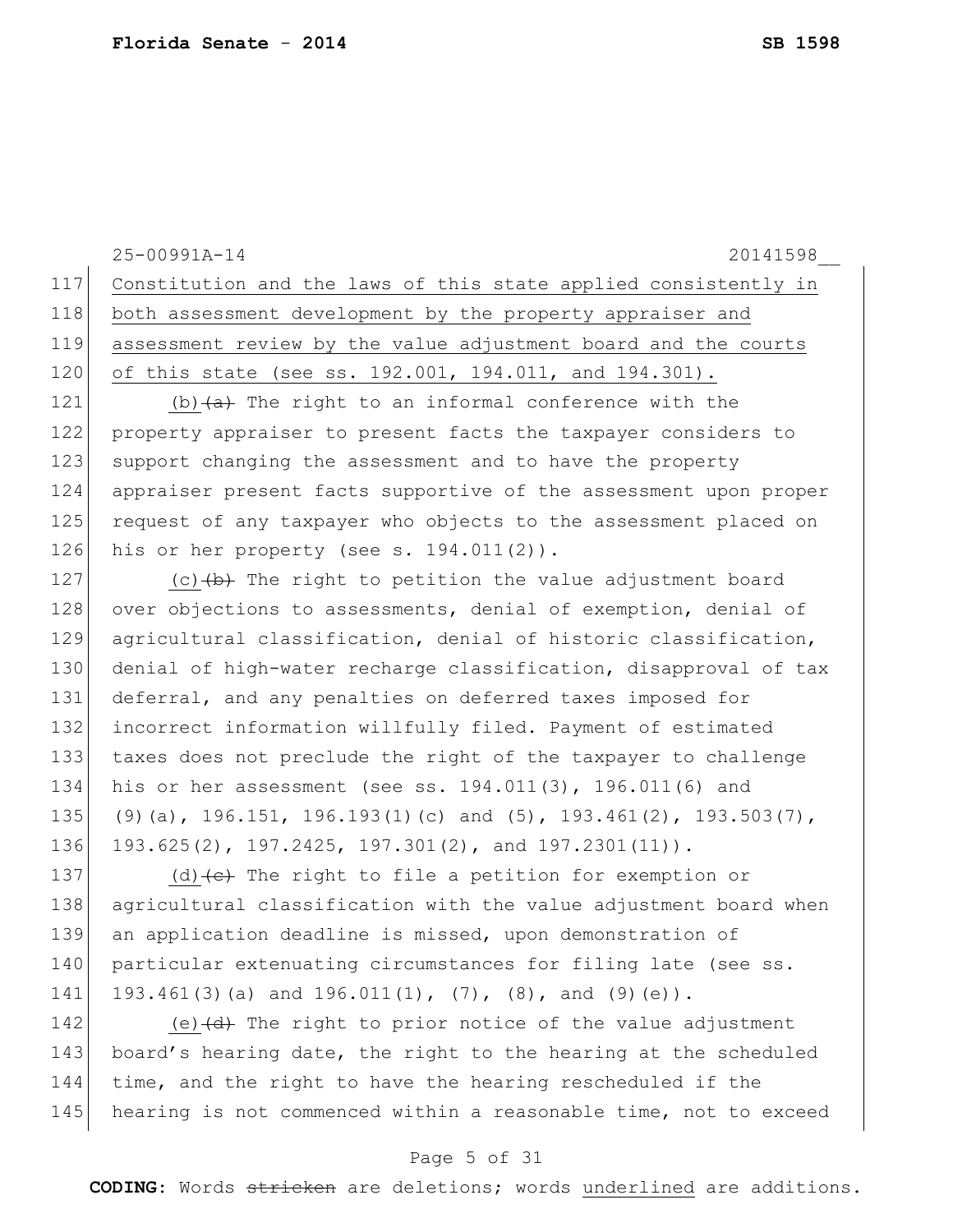|     | 25-00991A-14<br>20141598                                                           |
|-----|------------------------------------------------------------------------------------|
| 146 | 2 hours, after the scheduled time (see s. $194.032(2)$ ).                          |
| 147 | (f) $(e)$ The right to notice of date of certification of tax                      |
| 148 | rolls and receipt of property record card if requested (see ss.                    |
| 149 | 193.122(2) and (3) and 194.032(2)).                                                |
| 150 | (q) The right to an administrative review before a special                         |
| 151 | magistrate or other person designated to hear petitions                            |
| 152 | contesting assessments placed on property who has passed an                        |
| 153 | examination demonstrating competency in subjects covered in an                     |
| 154 | annual training developed by the department in an open, public,                    |
| 155 | and transparent process (see ss. $194.011$ , $194.015$ , and $194.035$ ).          |
| 156 | (h) $(f)$ The right, in value adjustment board proceedings, to                     |
| 157 | have all evidence, including rebuttal evidence, presented and                      |
| 158 | considered at a public hearing at the scheduled time, to be                        |
| 159 | represented by an attorney or agent, to have witnesses sworn and                   |
| 160 | cross-examined, and to examine property appraisers or evaluators                   |
| 161 | employed by the board who present testimony (see ss.                               |
| 162 | 194.034(1) <del>(a) and (c)</del> and (4), and 194.065(4) $\frac{194.035(2)}{2}$ . |
| 163 | (i) The right to an assessment review by a value adjustment                        |
| 164 | board applying the same statutory criteria and appraisal                           |
| 165 | practices lawfully applied by the property appraiser in                            |
| 166 | developing the original assessment (see ss. 194.011 and                            |
| 167 | $194.301$ .                                                                        |
| 168 | $(j)$ $\overline{(j)}$ The right to be sent a timely written decision by a         |
| 169 | the value adjustment board containing findings of fact and                         |
| 170 | conclusions of law logically connected to the findings of fact                     |
| 171 | that identifies each statutory criterion applicable to the                         |
| 172 | assessment determination under administrative review and                           |
| 173 | transparently states, based on the admitted evidence, the                          |
| 174 | actions taken by the property appraiser in determining the                         |
|     |                                                                                    |

# Page 6 of 31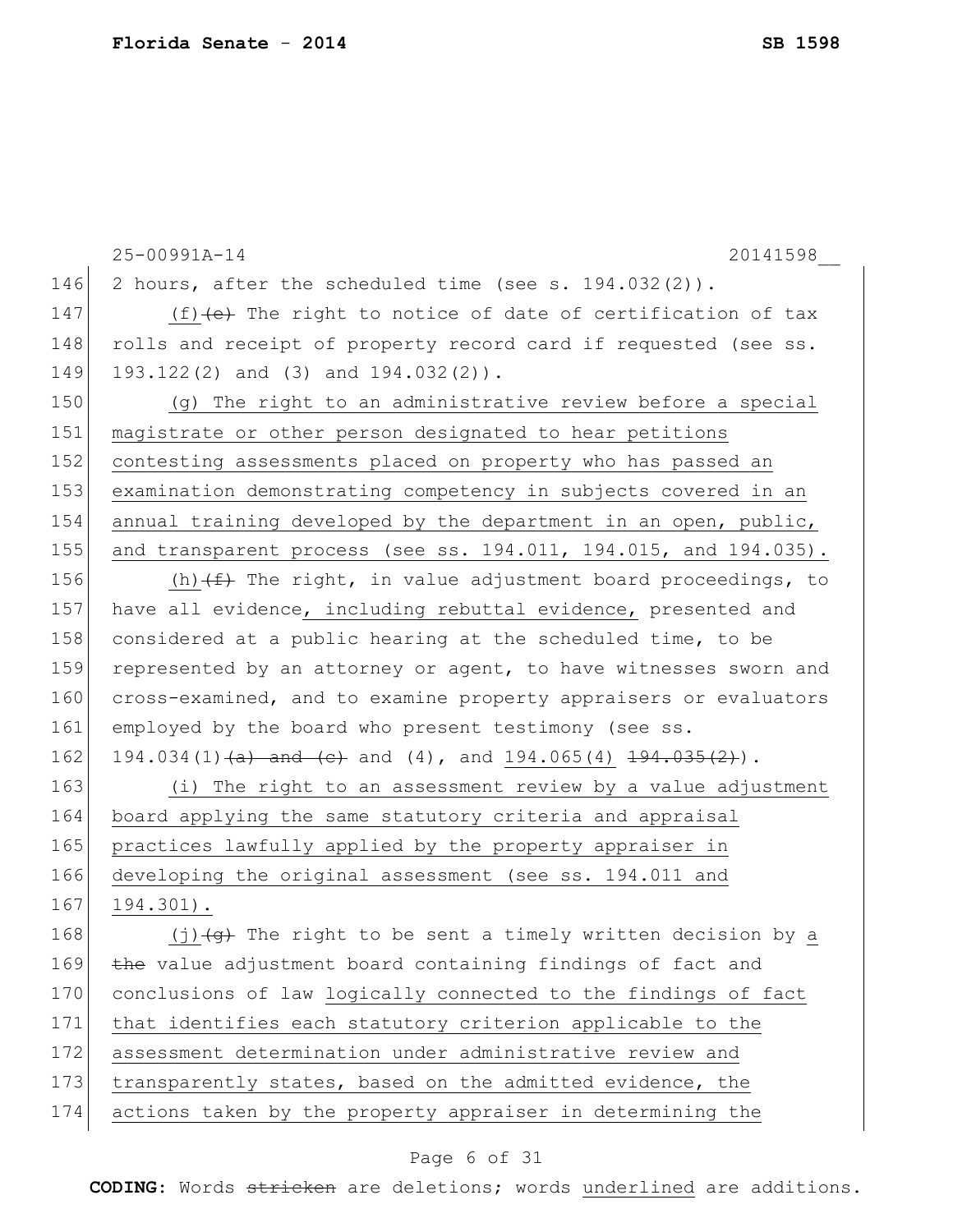|     | 20141598<br>25-00991A-14                                           |
|-----|--------------------------------------------------------------------|
| 175 | assessment (see ss. 194.011, 194.034, 194.301, and 194.3015).      |
| 176 | and reasons for upholding or overturning the determination of      |
| 177 | the property appraiser, and                                        |
| 178 | (k) The right to advertised notice of all board actions,           |
| 179 | including appropriate narrative and column descriptions, in        |
| 180 | brief and nontechnical language (see s. ss. 194.034(2) and         |
| 181 | $194.037(3)$ .                                                     |
| 182 | $(1)$ $(h)$ The right at a public hearing on non-ad valorem        |
| 183 | assessments or municipal special assessments to provide written    |
| 184 | objections and to provide testimony to the local governing board   |
| 185 | (see ss. 197.3632(4)(c) and 170.08).                               |
| 186 | (m) The right to a transparent, fair, and uniform value            |
| 187 | adjustment board process (see ss. 194.011 and 194.301).            |
| 188 | (n) $\overline{t}$ ) The right to bring action in circuit court to |
| 189 | contest a tax assessment or appeal value adjustment board          |
| 190 | decisions to disapprove exemption or deny tax deferral (see ss.    |
| 191 | 194.036(1)(c) and (2), 194.171, 196.151, and 197.2425).            |
| 192 | Section 3. Paragraph (a) of subsection (3) of section              |
| 193 | 193.461, Florida Statutes, is amended to read:                     |
| 194 | 193.461 Agricultural lands; classification and assessment;         |
| 195 | mandated eradication or quarantine program.-                       |
| 196 | $(3)$ (a) No Lands may not shall be classified as agricultural     |
| 197 | lands unless a return is filed on or before March 1 of each        |
| 198 | year. The property appraiser, Before so classifying such lands,    |
| 199 | the property appraiser may require the taxpayer or the             |
| 200 | taxpayer's representative to furnish the property appraiser such   |
| 201 | information as may reasonably be required to establish that such   |
| 202 | lands were actually used for a bona fide agricultural purpose.     |
| 203 | Failure to make timely application by March 1 constitutes shall    |
|     |                                                                    |

# Page 7 of 31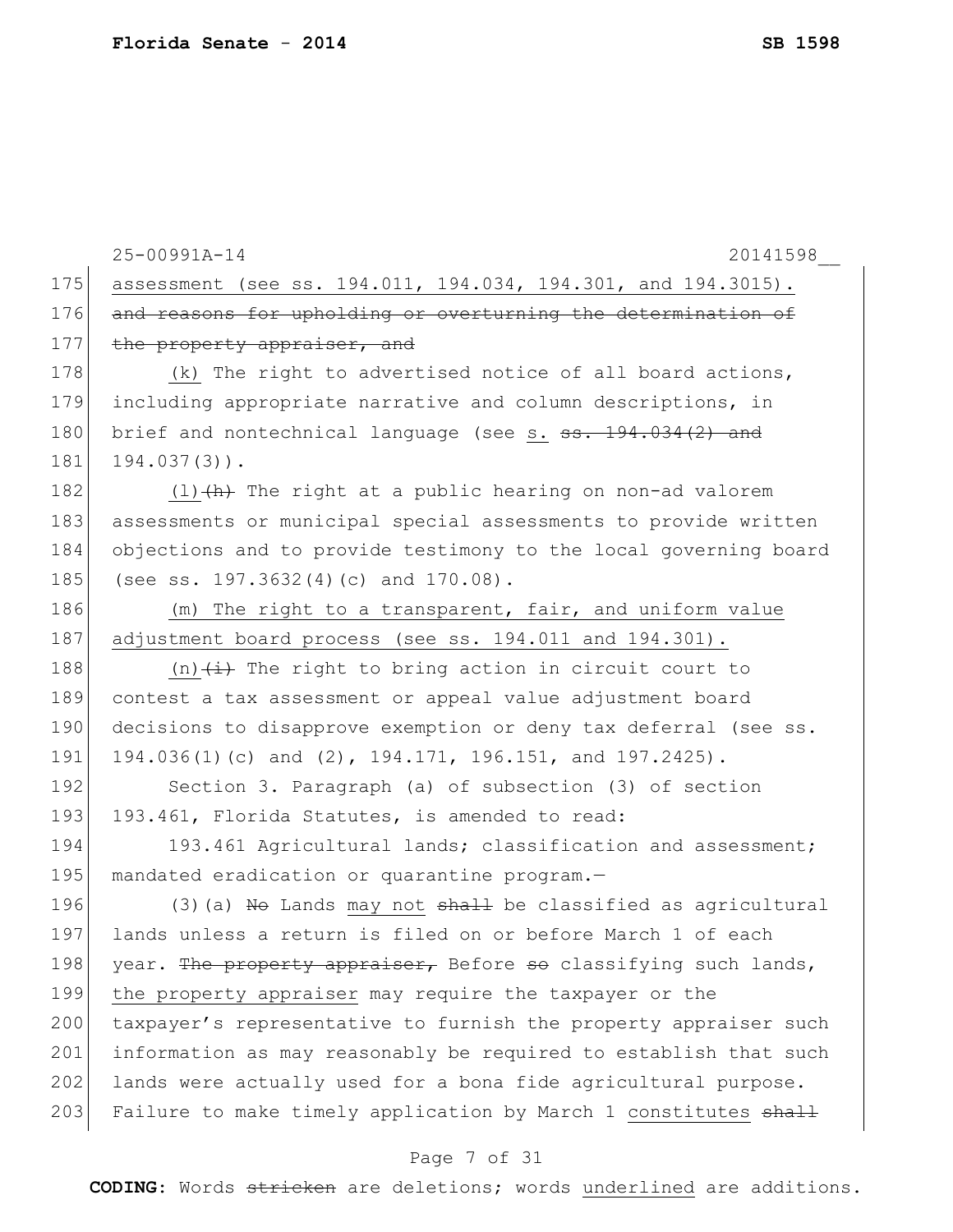```
25-00991A-14 20141598__
204 constitute a waiver for 1 year of the privilege herein granted
205 for agricultural assessment. However:\overline{t}206 1. An applicant who is qualified to receive an agricultural
207 classification but who fails to file an application by March 1
208 may file an application for the classification with the property
209 appraiser on or before the 25th day following the mailing by the 
210 property appraiser of the notices required under s. 194.011(1).
211 Upon receipt of sufficient evidence that demonstrates that the 
212 applicant was unable to apply for the classification in a timely 
213 manner or otherwise demonstrates extenuating circumstances, the
214 property appraiser may grant the classification. If the 
215 applicant fails to produce sufficient evidence to warrant 
216 granting the application as judged by the property appraiser,
217 the applicant and may file, pursuant to s. 194.011(3), file a
218 petition with the value adjustment board requesting that the
219 classification be granted. The petition may be filed at any time
220 during the taxable year on or before the 25th day following the
221 mailing of the notice by the property appraiser as provided in
222 s. 194.011(1). Notwithstanding the provisions of s. 194.013, the
```
223 applicant must pay a nonrefundable fee of \$15 upon filing the 224 petition. Upon reviewing the petition, if the person is 225 qualified to receive the classification and demonstrates 226 particular extenuating circumstances as judged by the property  $227$  appraiser or the value adjustment board to warrant granting the  $228$  classification, the property appraiser or the value adjustment 229 board may grant the classification.

230 2. The owner of land that was classified agricultural in 231 the previous year and whose ownership or use has not changed may 232 reapply on a short form as provided by the department. The

### Page 8 of 31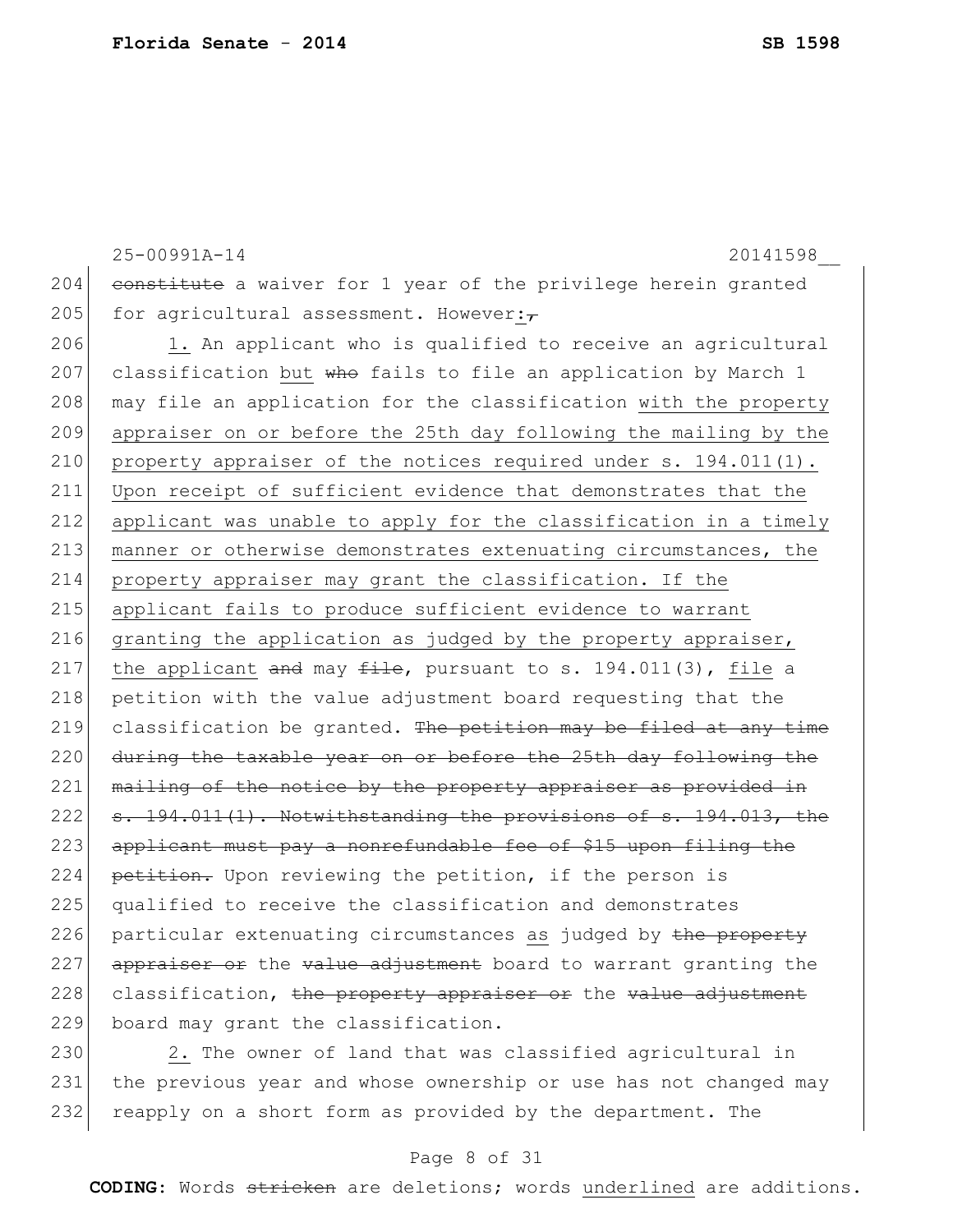|     | 25-00991A-14<br>20141598                                         |
|-----|------------------------------------------------------------------|
| 233 | lessee of property may make original application or reapply      |
| 234 | using the short form if the lease, or an affidavit executed by   |
| 235 | the owner, provides that the lessee is empowered to make         |
| 236 | application for the agricultural classification on behalf of the |
| 237 | owner and a copy of the lease or affidavit accompanies the       |
| 238 | application.                                                     |
| 239 | 3. A county may, at the request of the property appraiser        |
| 240 | and by a majority vote of its governing body, waive the          |
| 241 | requirement that an annual application or statement be made for  |
| 242 | classification of property within the county after an initial    |
| 243 | application is made and the classification granted by the        |
| 244 | property appraiser. Such waiver may be revoked by a majority     |
| 245 | vote of the governing body of the county.                        |
| 246 | Section 4. Section 194.011, Florida Statutes, is amended to      |
| 247 | read:                                                            |
| 248 | 194.011 Assessment notice; objections to assessments.-           |
| 249 | (1) Each taxpayer whose property is subject to real or           |
| 250 | tangible personal ad valorem taxes shall be notified by the      |
| 251 | property appraiser of the assessment of each taxable item of     |
| 252 | such property, as provided in s. 200.069. For the purposes of    |
| 253 | this section, a person who, pursuant to a contract, is           |
| 254 | responsible for the entire tax payment on a property and has the |
| 255 | written consent of the property owner is considered the          |
| 256 | taxpayer.                                                        |
| 257 | (2) A Any taxpayer who objects to the assessment placed on       |
| 258 | any property taxable to him or her, including the assessment of  |
| 259 | homestead property at less than just value under s. 193.155(8),  |
| 260 | may request that the property appraiser to informally confer     |
| 261 | with him or her the taxpayer.                                    |

# Page 9 of 31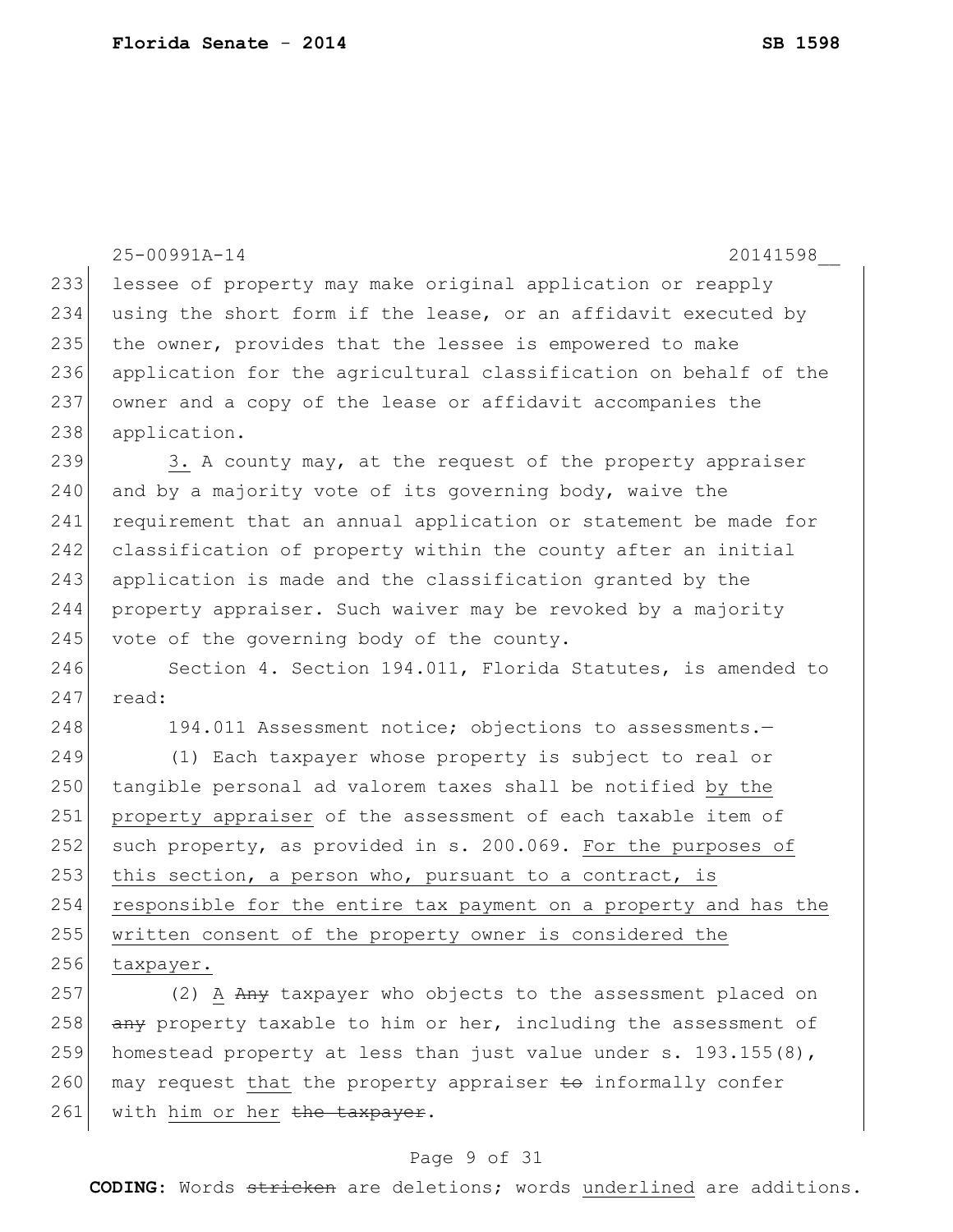25-00991A-14 20141598\_\_ 262 (a) Upon receiving the request, the property appraiser, or 263 a member of his or her staff, shall confer with the taxpayer 264 regarding the correctness of the assessment. At the this 265 informal conference, the taxpayer shall present those facts 266 considered by the taxpayer considers to be supportive of the 267 taxpayer's claim for a change in the assessment  $\Theta$  the property 268 appraiser. The property appraiser or his or her representative 269 at this conference shall present those facts considered by the 270 property appraiser considers to be supportive of the correctness 271 of the assessment. However, participation in the informal 272 conference is not nothing herein shall be construed to be a 273 prerequisite to administrative or judicial review of property 274 assessments. 275 (b) A taxpayer is not required to provide a professionally 276 prepared appraisal report in an informal conference or 277 administrative hearing. 278 (3) A petition to the value adjustment board must be in 279 substantially the form prescribed by the department. 280 Notwithstanding s. 195.022, a county officer may not refuse to 281 accept a department form provided by the department for this 282 purpose if the taxpayer chooses to use it. A petition to the

285 (a) The property appraiser shall have available and shall 286 distribute forms prescribed by the department of Revenue on 287 which the petition shall be made. The such petition shall be 288 sworn to by the petitioner or his or her state-licensed agent.

283 value adjustment board must shall describe the property by

284 parcel number and shall be filed as follows:

289 (b) The completed petition shall be filed with the clerk of 290 the value adjustment board  $\theta$  the county, who shall acknowledge

### Page 10 of 31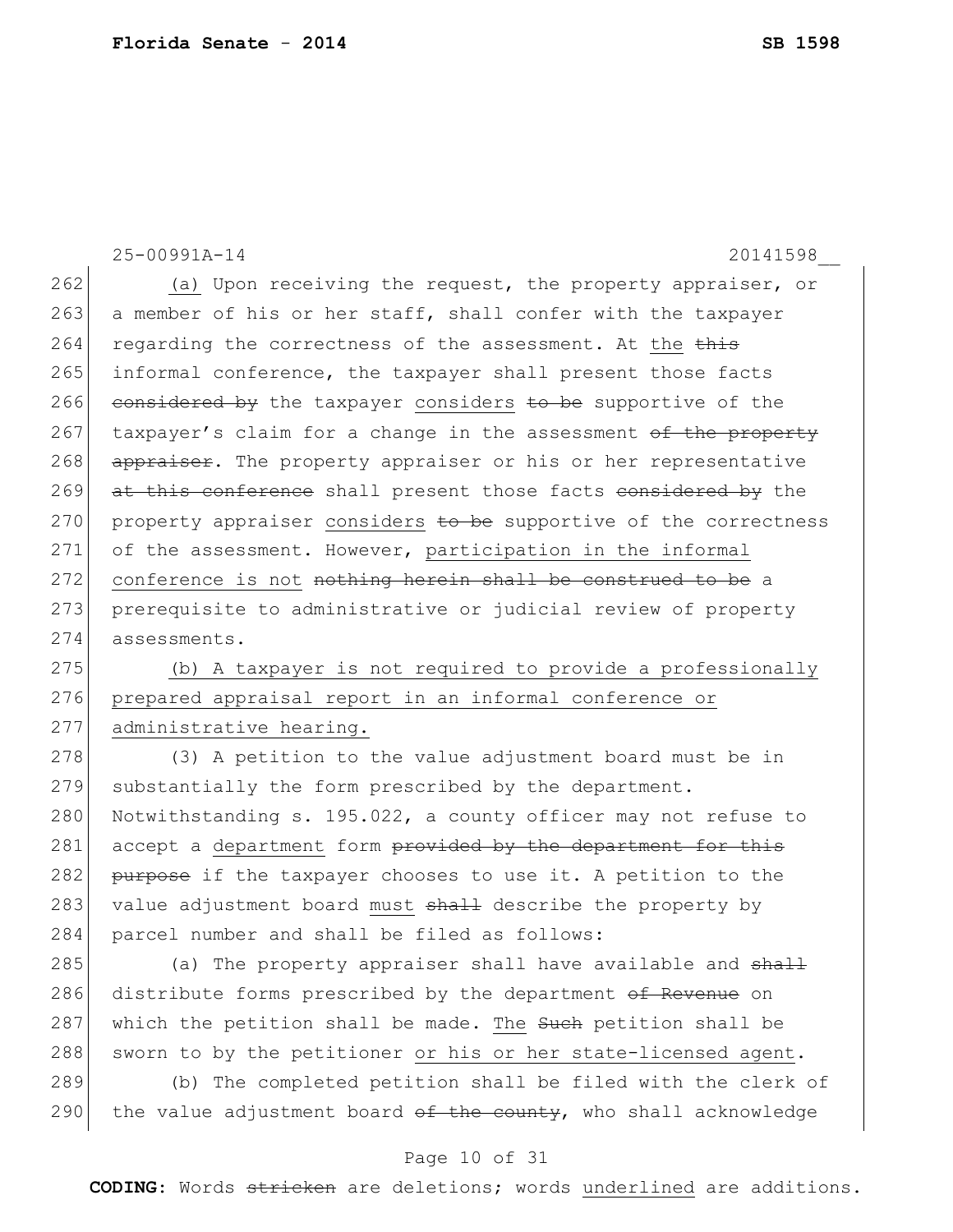25-00991A-14 20141598\_\_ 291 receipt thereof and promptly furnish a copy thereof to the 292 property appraiser.  $\vert$  (c) The petition must  $shall$  state the approximate amount of 294 time anticipated by the taxpayer anticipates he or she will need 295 to present and argue his or her petition before the board.  $\vert$  (d) If the issue involves valuation, the petition may be 297 filed, as to valuation issues, at any time during the taxable  $|$  year on or before the 25th day following the mailing of the notice by the property appraiser as provided in subsection (1). 300 If the issue involves With respect to an issue involving the denial of an exemption, an agricultural or high-water recharge classification application, an application for classification as historic property used for commercial or certain nonprofit purposes, or a deferral, the petition must be filed  $at$  any time 305 during the taxable year on or before the 30th day following the 306 mailing of the notice by the property appraiser under s. 193.461, s. 193.503, s. 193.625, s. 196.173, or s. 196.193 or notice by the tax collector under s. 197.2425. Within 35 days following the mailing of the assessment notice as provided in subsection (1), the value adjustment board shall report to the department, property appraiser, tax collector, and governing body of the county, on a form prescribed by the department, the total number of timely filed petitions filed with the board, distinguishing between petitions relating to value, exemptions, 315 and classifications. (e) A condominium association, cooperative association, or

317  $\overline{any}$  homeowners' association, as defined in s. 723.075, which has  $318$  the  $\overline{\text{with}}$  approval of its board of administration or directors, 319 may file with the value adjustment board a single joint petition

### Page 11 of 31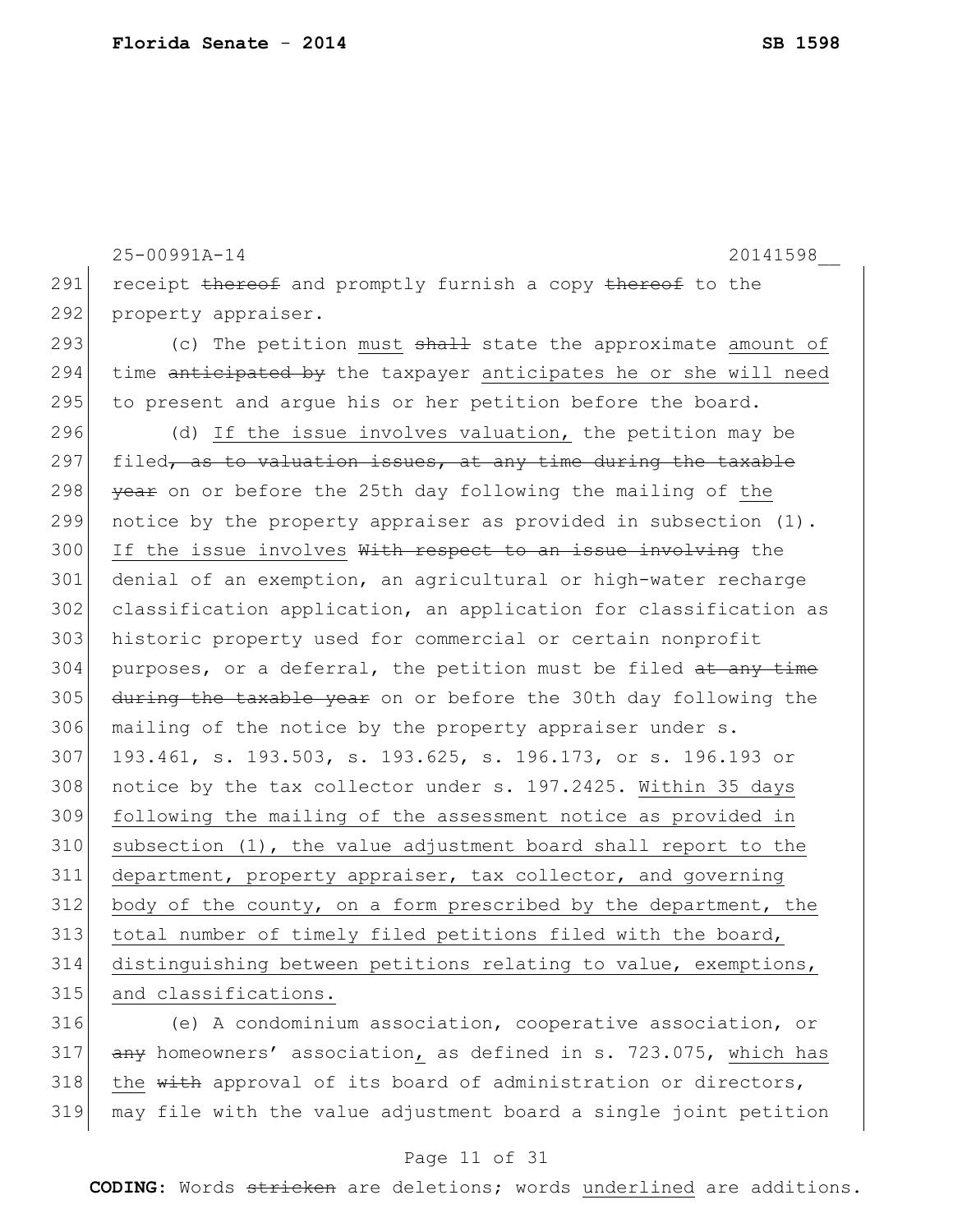25-00991A-14 20141598\_\_ 320 on behalf of any association members who own parcels of property which the property appraiser determines are substantially similar with respect to location, proximity to amenities, number of rooms, living area, and condition. The condominium association, cooperative association, or homeowners' association as defined in s. 723.075 shall provide the unit owners with notice of its intent to petition the value adjustment board. Individual unit owners may withdraw their parcel of property 328 from the joint petition brought by their association at any time by filing a withdrawal form, as prescribed by the department, 330 with the clerk and shall provide at least 20 days for a unit owner to elect, in writing, that his or her unit not be included 332 in the petition. (f) An owner of contiguous, undeveloped parcels may file with the value adjustment board a single joint petition if the property appraiser determines such parcels are substantially similar in nature. 337 (g) The individual, agent, or legal entity that signs the petition becomes an agent of the taxpayer for the purpose of serving process to obtain personal jurisdiction over the taxpayer for the entire value adjustment board proceedings, including any appeals of a board decision by the property 342 appraiser pursuant to s. 194.036. (4)(a) At least 15 days before the hearing the petitioner shall provide to the property appraiser a list of evidence to be presented at the hearing, together with copies of all documentation to be considered by the value adjustment board and 347| a summary of evidence to be presented by witnesses. 348 (b) At least No later than 7 days before the hearing, if

### Page 12 of 31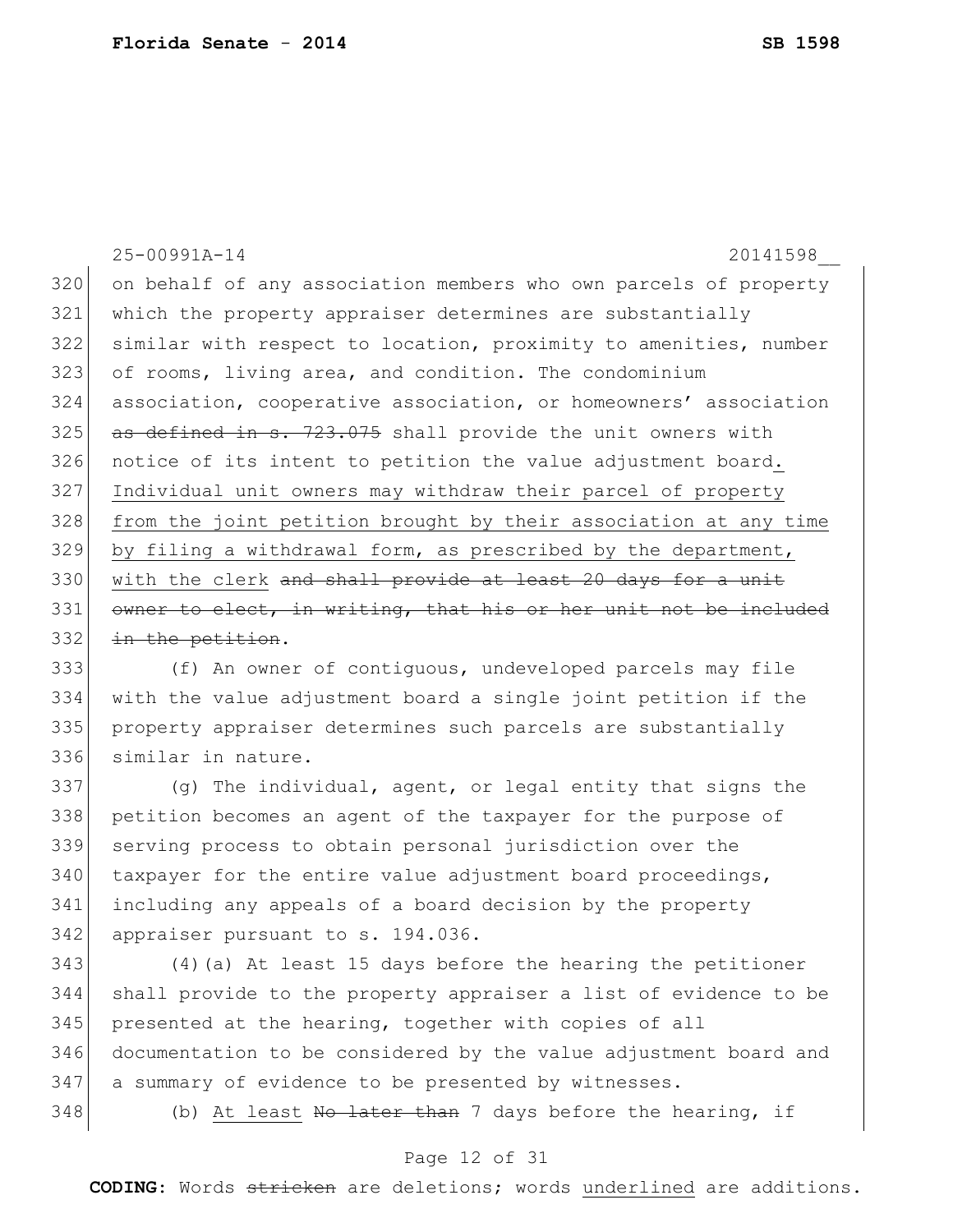|     | 25-00991A-14<br>20141598                                         |
|-----|------------------------------------------------------------------|
| 349 | the petitioner has provided the information required under       |
| 350 | paragraph (a), and if requested in writing by the petitioner,    |
| 351 | the property appraiser shall provide to the petitioner a list of |
| 352 | evidence to be presented at the hearing, together with copies of |
| 353 | all documentation to be considered by the value adjustment board |
| 354 | and a summary of evidence to be presented by witnesses. The      |
| 355 | evidence list must contain the property record card for the      |
| 356 | property that is the subject of the petition as well as the      |
| 357 | property record card for any comparable property listed as       |
| 358 | evidence. If the petition challenges the assessed value of the   |
| 359 | property, the evidence list must also include a copy of the form |
| 360 | signed by the property appraiser documenting adjustments made to |
| 361 | the recorded selling price or fair market value of the property  |
| 362 | pursuant to those factors described in s. 193.011(8) eard if     |
| 363 | provided by the clerk. Failure of the property appraiser to      |
| 364 | timely comply with the requirements of this paragraph shall      |
| 365 | result in a rescheduling of the hearing.                         |
| 366 | (c) At least 3 days before the hearing, if the property          |
| 367 | appraiser has provided the information required under paragraph  |
| 368 | (b), and if requested in writing by the property appraiser, the  |
| 369 | petitioner shall provide to the property appraiser a list of     |
| 370 | rebuttal evidence to be presented at the hearing, copies of all  |
| 371 | documentation to be considered by the value adjustment board,    |
| 372 | and a summary of evidence to be presented by witnesses.          |
| 373 | (d) Failure by either party to timely comply with this           |
| 374 | requirement shall result in the exclusion of that party's        |
| 375 | evidence from consideration by the value adjustment board.       |
| 376 | (e) All evidence that is confidential under current law          |
| 377 | remains confidential until it is submitted to the value          |

# Page 13 of 31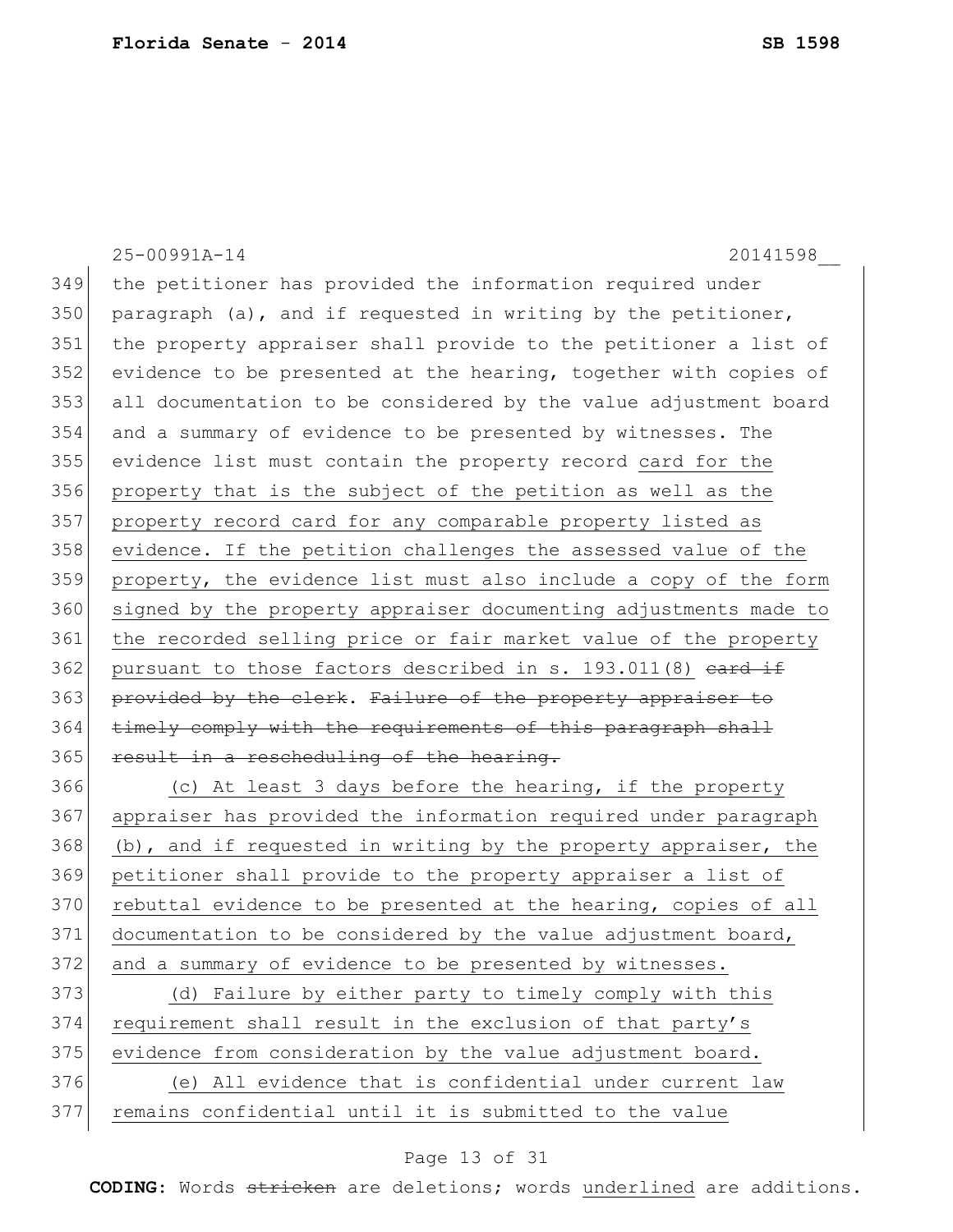|     | 25-00991A-14<br>20141598                                         |
|-----|------------------------------------------------------------------|
| 378 | adjustment board for consideration and admission into the        |
| 379 | record, unless used for impeachment purposes.                    |
| 380 | (f) A property appraiser's request for information during        |
| 381 | the tax roll development process is not considered a request for |
| 382 | information to be used in the challenge of a proposed            |
| 383 | assessment, and the taxpayer's failure to provide such           |
| 384 | information is not grounds for the exclusion of evidence.        |
| 385 | (5) (a) The department shall $by$ rule prescribe rules to        |
| 386 | establish a transparent, fair, and uniform value adjustment      |
| 387 | board process. Such rules must include:                          |
| 388 | 1. Uniform procedures for hearings before the value              |
| 389 | adjustment board, including which include requiring:             |
| 390 | 1. procedures for the exchange of information and evidence       |
| 391 | by the property appraiser and the petitioner consistent with s.  |
| 392 | 194.032.                                                         |
| 393 | 2. That The value adjustment board and the property              |
| 394 | appraiser shall make hold an organizational meeting for the      |
| 395 | purpose of making these procedures available to petitioners. A   |
| 396 | website link satisfies this requirement.                         |
| 397 | 2. Duties and responsibilities of the members of a value         |
| 398 | adjustment board relating to:                                    |
| 399 | a. The oversight of the clerk of the value adjustment            |
| 400 | board, special magistrates, and value adjustment board           |
| 401 | attorneys.                                                       |
| 402 | b. The consideration of special magistrate recommendations,      |
| 403 | value adjustment board attorney recommendations, and appellate   |
| 404 | decisions rendered by a circuit court pursuant to s. 194.036.    |
| 405 | 3. Minimum qualifications for special magistrates and value      |
| 406 | adjustment board attorneys consistent with ss. 194.015 and       |

# Page 14 of 31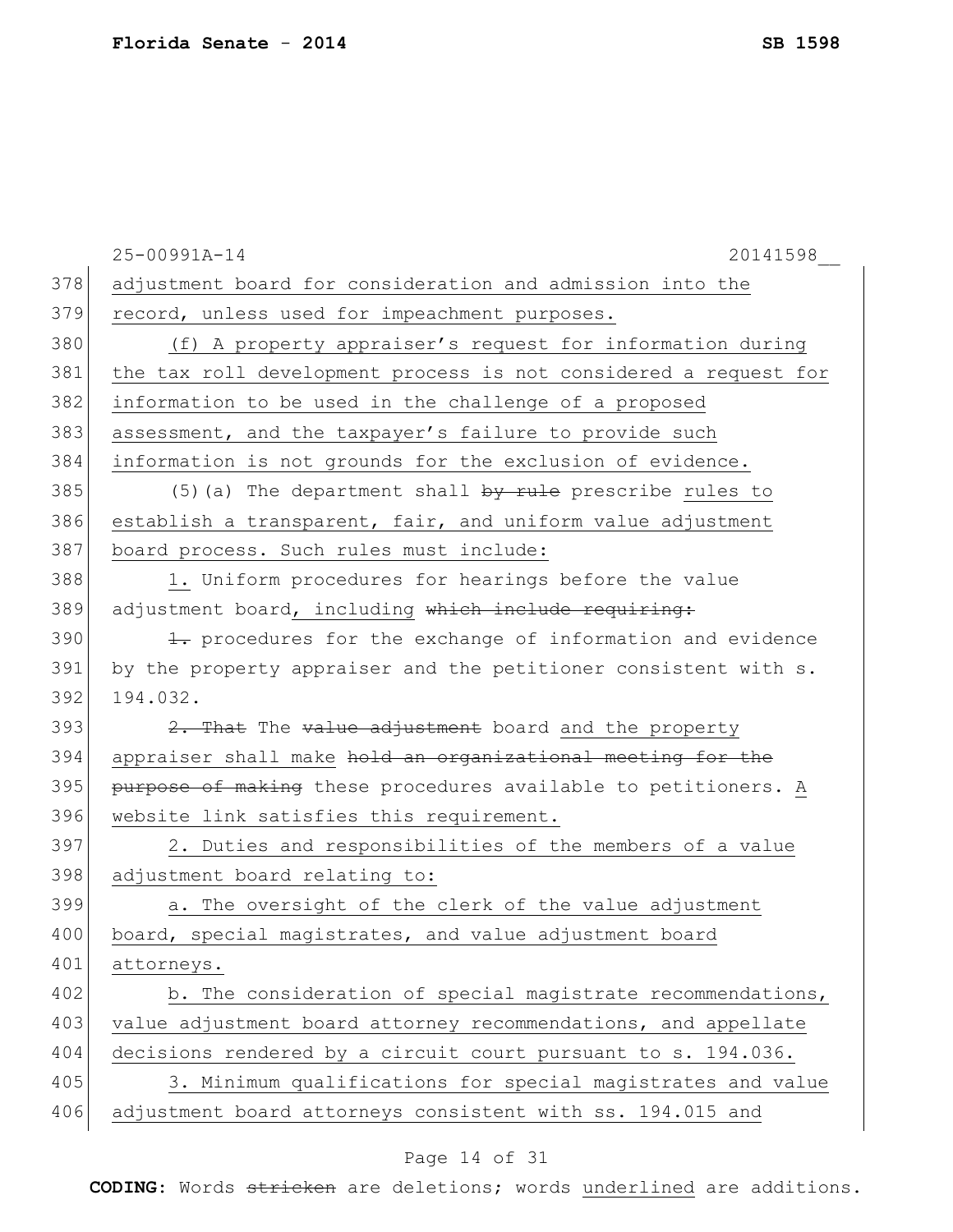|     | 20141598<br>25-00991A-14                                         |
|-----|------------------------------------------------------------------|
| 407 | 194.035.                                                         |
| 408 | 4. Minimum written contract requirements for special             |
| 409 | magistrates and value adjustment board attorneys specifying the  |
| 410 | duties of the position, standards of conduct, and performance    |
| 411 | standards.                                                       |
| 412 | 5. Requirements for written decisions rendered by a value        |
| 413 | adjustment board consistent with s. 194.034.                     |
| 414 | 6. Mandatory training requirements for special magistrates       |
| 415 | and value adjustment board attorneys consistent with ss. 194.015 |
| 416 | and 194.035 and any other training requirements deemed necessary |
| 417 | by the department.                                               |
| 418 | 7. Any rules that the department deems necessary to provide      |
| 419 | effective oversight of the value adjustment board process and to |
| 420 | ensure compliance with all applicable laws and rules.            |
| 421 | (b) The department shall develop a uniform policies and          |
| 422 | procedures manual that shall be used by value adjustment boards, |
| 423 | board special magistrates, and taxpayers in proceedings before   |
| 424 | the board value adjustment boards. The manual must, at a         |
| 425 | minimum, shall be made available, at a minimum, on the           |
| 426 | department's website and on the existing websites of the         |
| 427 | property appraiser, boards, and the clerks of circuit courts.    |
| 428 | (6) The following provisions apply to petitions to the           |
| 429 | value adjustment board concerning the assessment of homestead    |
| 430 | property at less than just value under s. 193.155(8):            |
| 431 | (a) If the taxpayer does not agree with the amount of the        |
| 432 | assessment limitation difference for which the taxpayer          |
| 433 | qualifies as stated by the property appraiser in the county      |
| 434 | where the previous homestead property was located, or if the     |
| 435 | property appraiser in that county has not stated that the        |
|     | Page 15 of 31                                                    |
|     |                                                                  |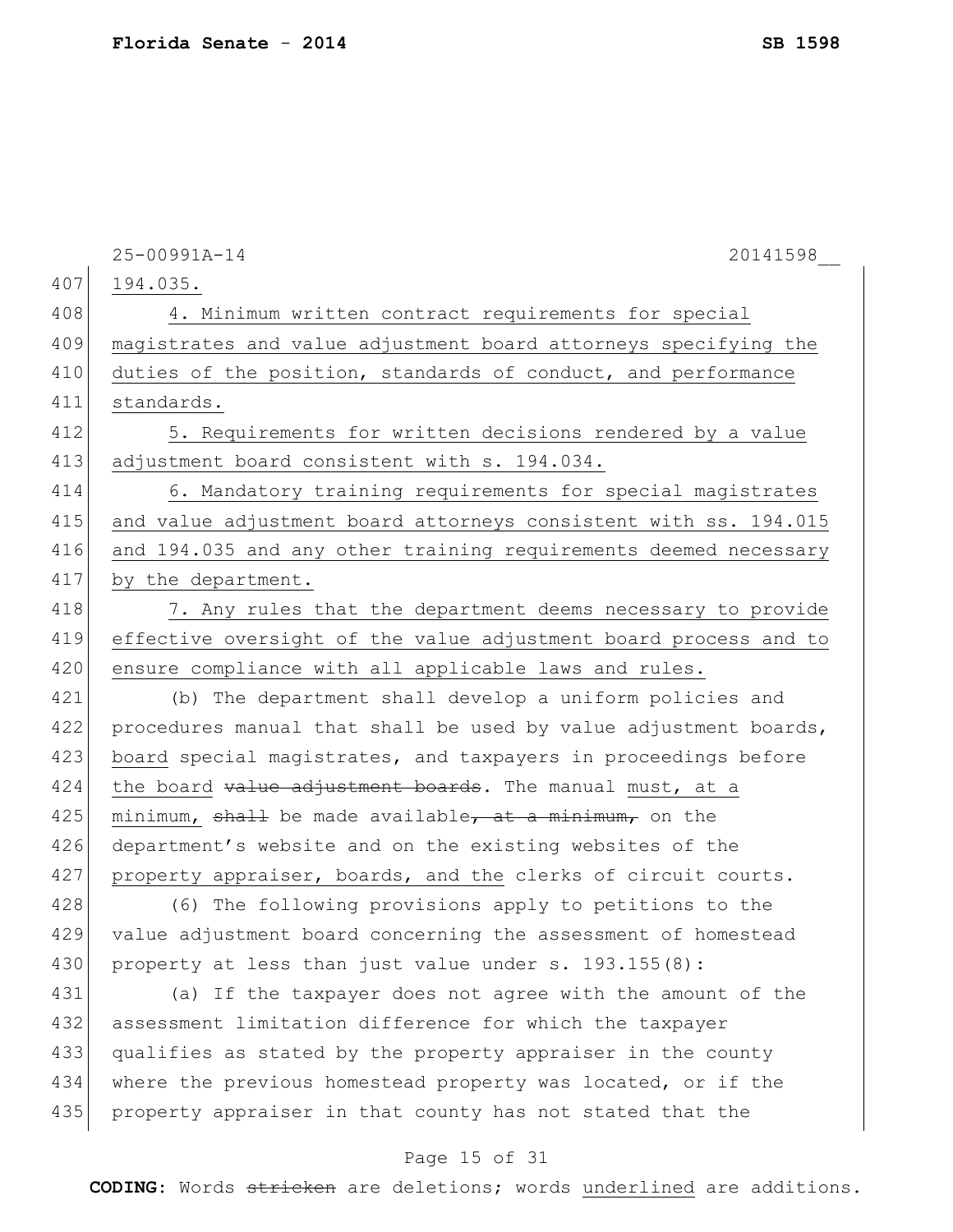25-00991A-14 20141598\_\_ 436 taxpayer qualifies to transfer any assessment limitation 437 difference, upon the taxpayer filing a petition to the value 438 adjustment board in the county where the new homestead property 439 is located, the  $value$  adjustment board in that county shall,  $440$  upon receiving the appeal, send a notice to the value adjustment 441 board in the county where the previous homestead was located, 442 which shall reconvene if it has already adjourned. 443 (b) Such notice operates as a petition in, and creates an 444 appeal to, the value adjustment board in the county where the 445 previous homestead was located for  $\theta$  all issues surrounding the 446 previous assessment differential for the taxpayer involved. 447 However, the taxpayer may not petition to have the just, 448 assessed, or taxable value of the previous homestead changed. 449 (c) The value adjustment board in the county where the 450 previous homestead was located shall set the petition for 451 hearing and notify the taxpayer, the property appraiser in the 452 county where the previous homestead was located, the property 453 appraiser in the county where the new homestead is located, and  $454$  the value adjustment board in that county, and shall hear the 455 appeal. Such appeal shall be heard by a an attorney special 456 magistrate who is licensed to practice law if the value 457 adjustment board in the county where the previous homestead was 458 located uses special magistrates. The taxpayer may attend such 459 hearing and may present evidence, but need not do so. The value 460 adjustment board in the county where the previous homestead was 461 located shall issue a decision and send a copy of the decision 462 to all affected parties simultaneously the value adjustment 463 board in the county where the new homestead is located. 464 (d) In hearing the appeal in the county where the new

#### Page 16 of 31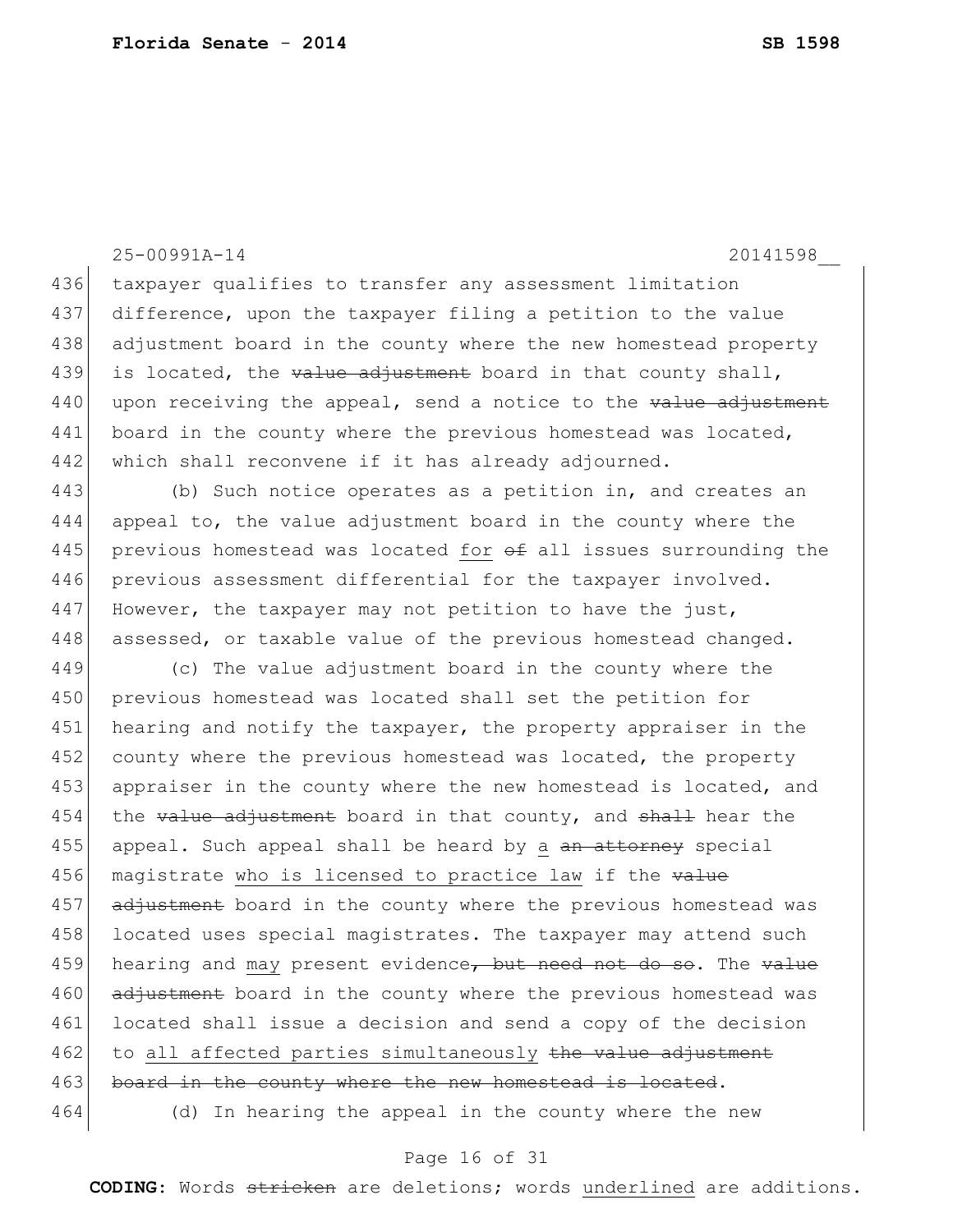|     | 25-00991A-14<br>20141598                                              |
|-----|-----------------------------------------------------------------------|
| 465 | homestead is located, that value adjustment board shall consider      |
| 466 | the decision of the value adjustment board in the county where        |
| 467 | the previous homestead was located on the issues pertaining to        |
| 468 | the previous homestead and on the amount of any assessment            |
| 469 | reduction for which the taxpayer qualifies. The value adjustment      |
| 470 | board in the county where the new homestead is located may not        |
| 471 | hold its hearing until it has received the decision from the          |
| 472 | value adjustment board in the county where the previous               |
| 473 | homestead was located.                                                |
| 474 | (e) In any circuit court proceeding to review the decision            |
| 475 | of the value adjustment board in the county where the new             |
| 476 | homestead is located, the court may also review the decision of       |
| 477 | the value adjustment board in the county where the previous           |
| 478 | homestead was located.                                                |
| 479 | Section 5. Section 194.013, Florida Statutes, is amended to           |
| 480 | read:                                                                 |
| 481 | 194.013 Filing fees for petitions; disposition; waiver.-              |
| 482 | $(1)$ <del>If so required by resolution of the value adjustment</del> |
| 483 | board, A petition filed pursuant to s. 194.011 or s.                  |
| 484 | 193.461(3) (a) must $shath$ be accompanied by a filing fee to be      |
| 485 | paid to the clerk of the value adjustment board in an amount          |
| 486 | determined by the board not to exceed \$15 for each separate          |
| 487 | parcel of property, real or personal, covered by the petition         |
| 488 | and subject to appeal. However, a no such filing fee is not may       |
| 489 | be required for with respect to an appeal from the disapproval        |
| 490 | of homestead exemption under s. 196.151 or from the denial of         |
| 491 | tax deferral under s. 197.2425. Only a single filing fee shall        |
| 492 | be charged for under this section as to any particular parcel of      |
| 493 | property despite the existence of multiple issues and hearings        |
|     | Page 17 of 31                                                         |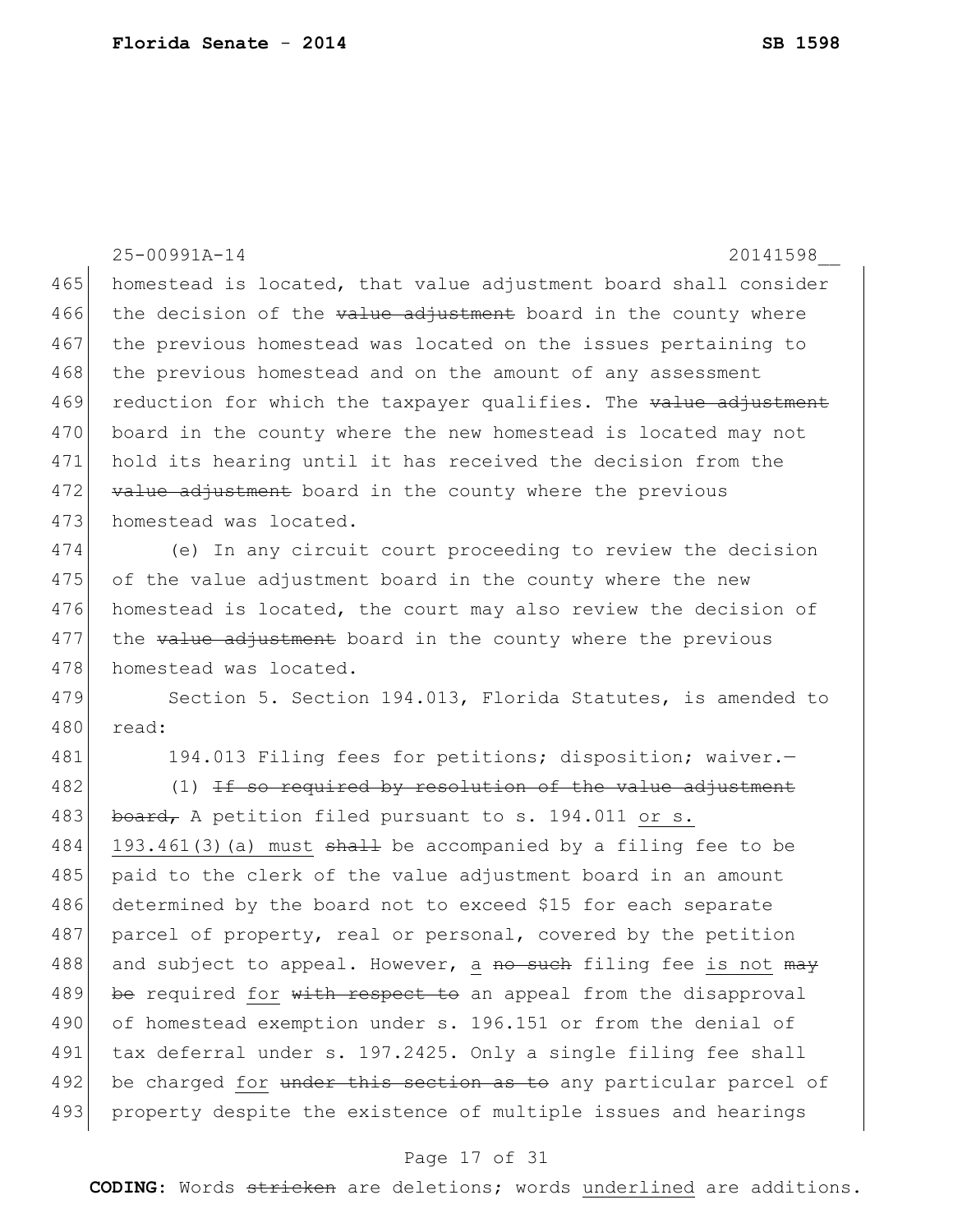|     | 25-00991A-14<br>20141598                                          |
|-----|-------------------------------------------------------------------|
| 494 | pertaining to such parcel. For joint petitions filed pursuant to  |
| 495 | s. $194.011(3)$ (e) or (f), a single filing fee shall be charged. |
| 496 | Such fee shall be calculated as the cost of the value adjustment  |
| 497 | board special magistrate for the time involved in hearing the     |
| 498 | joint petition and may shall not exceed \$5 per parcel. The Said  |
| 499 | fee shall is to be proportionately paid by affected parcel        |
| 500 | owners.                                                           |
| 501 | (2) The value adjustment board shall waive the filing fee         |
| 502 | for with respect to a petition filed by a taxpayer who            |
| 503 | demonstrates at the time of filing, by an appropriate             |
| 504 | certificate or other documentation issued by the Department of    |
| 505 | Children and Families Family Services and submitted with the      |
| 506 | petition, that he or she the petitioner is then an eligible       |
| 507 | recipient of temporary assistance under chapter 414.              |
| 508 | (3) All filing fees imposed under this section shall be           |
| 509 | paid to the clerk of the value adjustment board at the time of    |
| 510 | filing. If such fees are not paid at that time, the petition      |
| 511 | shall be deemed invalid and shall be rejected. If the taxpayer    |
| 512 | or the taxpayer's representative successfully petitions the       |
| 513 | board, the filing fee shall be refunded.                          |
| 514 | (4) All filing fees collected by the clerk shall be               |
| 515 | allocated and used utilized to defray, to the extent possible,    |
| 516 | the costs incurred in connection with the administration and      |
| 517 | operation of the value adjustment board.                          |
| 518 | Section 6. Paragraph (d) is added to subsection (1) of            |
| 519 | section 194.014, Florida Statutes, and subsection (2) of that     |
| 520 | section, is amended to read:                                      |
| 521 | 194.014 Partial payment of ad valorem taxes; proceedings          |

before value adjustment board.—

### Page 18 of 31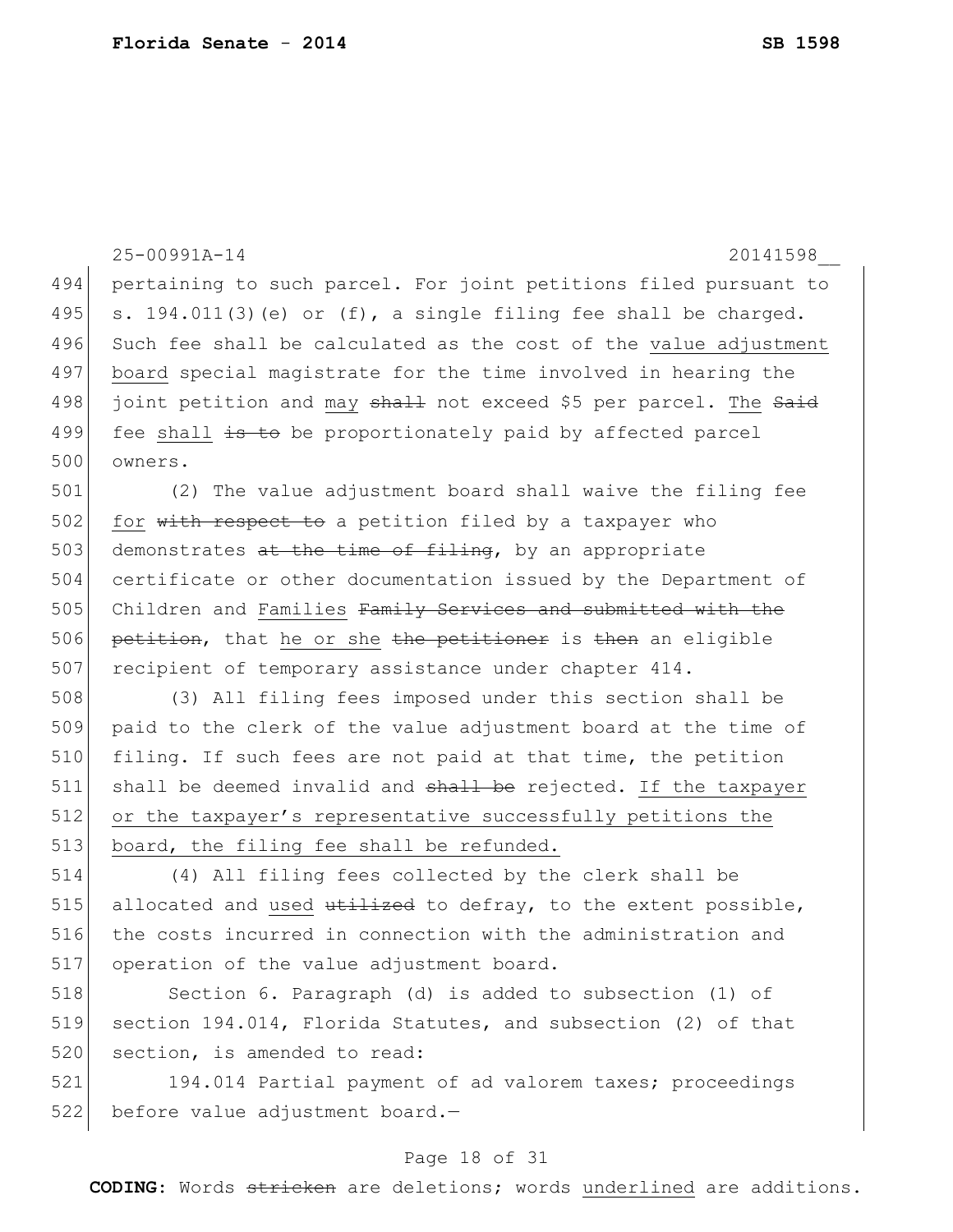|     | 25-00991A-14<br>20141598                                                 |  |  |  |  |  |  |
|-----|--------------------------------------------------------------------------|--|--|--|--|--|--|
| 523 | (1)                                                                      |  |  |  |  |  |  |
| 524 | (d) The value adjustment board shall report annually, by                 |  |  |  |  |  |  |
| 525 | April 25, on a form prescribed by the department, to the                 |  |  |  |  |  |  |
| 526 | department, the property appraiser, and the governing body of            |  |  |  |  |  |  |
| 527 | the county the total number of petitions denied for failure to           |  |  |  |  |  |  |
| 528 | make the payment required under this subsection.                         |  |  |  |  |  |  |
| 529 | (2) If the value adjustment board determines that the                    |  |  |  |  |  |  |
| 530 | petitioner owes ad valorem taxes in excess of the amount paid,           |  |  |  |  |  |  |
| 531 | the unpaid amount accrues interest at the rate of 12 percent per         |  |  |  |  |  |  |
| 532 | year from the date the taxes became delinquent pursuant to s.            |  |  |  |  |  |  |
| 533 | 197.333 until the unpaid amount is paid. If the value adjustment         |  |  |  |  |  |  |
| 534 | board determines that a refund is due, the overpaid amount               |  |  |  |  |  |  |
| 535 | accrues interest at the rate of 12 percent per year from the             |  |  |  |  |  |  |
| 536 | date the taxes became delinquent pursuant to s. 197.333 until a          |  |  |  |  |  |  |
| 537 | refund is paid. Interest does not accrue on amounts paid in              |  |  |  |  |  |  |
| 538 | excess of 100 percent of the current taxes due as provided on            |  |  |  |  |  |  |
| 539 | the tax notice issued pursuant to s. 197.322. If the interest            |  |  |  |  |  |  |
| 540 | owed on a refund is improperly withheld, the taxpayer may seek a         |  |  |  |  |  |  |
| 541 | judgment and if the court finds the taxpayer is owed interest,           |  |  |  |  |  |  |
| 542 | the court shall levy a penalty payable to the taxpayer equal to          |  |  |  |  |  |  |
| 543 | 100 percent of the amount of interest owed to the taxpayer.              |  |  |  |  |  |  |
| 544 | Section 7. Section 194.015, Florida Statutes, is amended to              |  |  |  |  |  |  |
| 545 | read:                                                                    |  |  |  |  |  |  |
| 546 | 194.015 Value adjustment board. There is hereby created A                |  |  |  |  |  |  |
| 547 | value adjustment board is established in for each county, which          |  |  |  |  |  |  |
| 548 | shall consist of two members elected from of the governing body          |  |  |  |  |  |  |
| 549 | of the county as elected from the membership of the board of             |  |  |  |  |  |  |
| 550 | said governing body, one of whom shall be elected chairperson; $_{\tau}$ |  |  |  |  |  |  |
| 551 | and one member of the school board as elected from the                   |  |  |  |  |  |  |
|     | Page 19 of 31                                                            |  |  |  |  |  |  |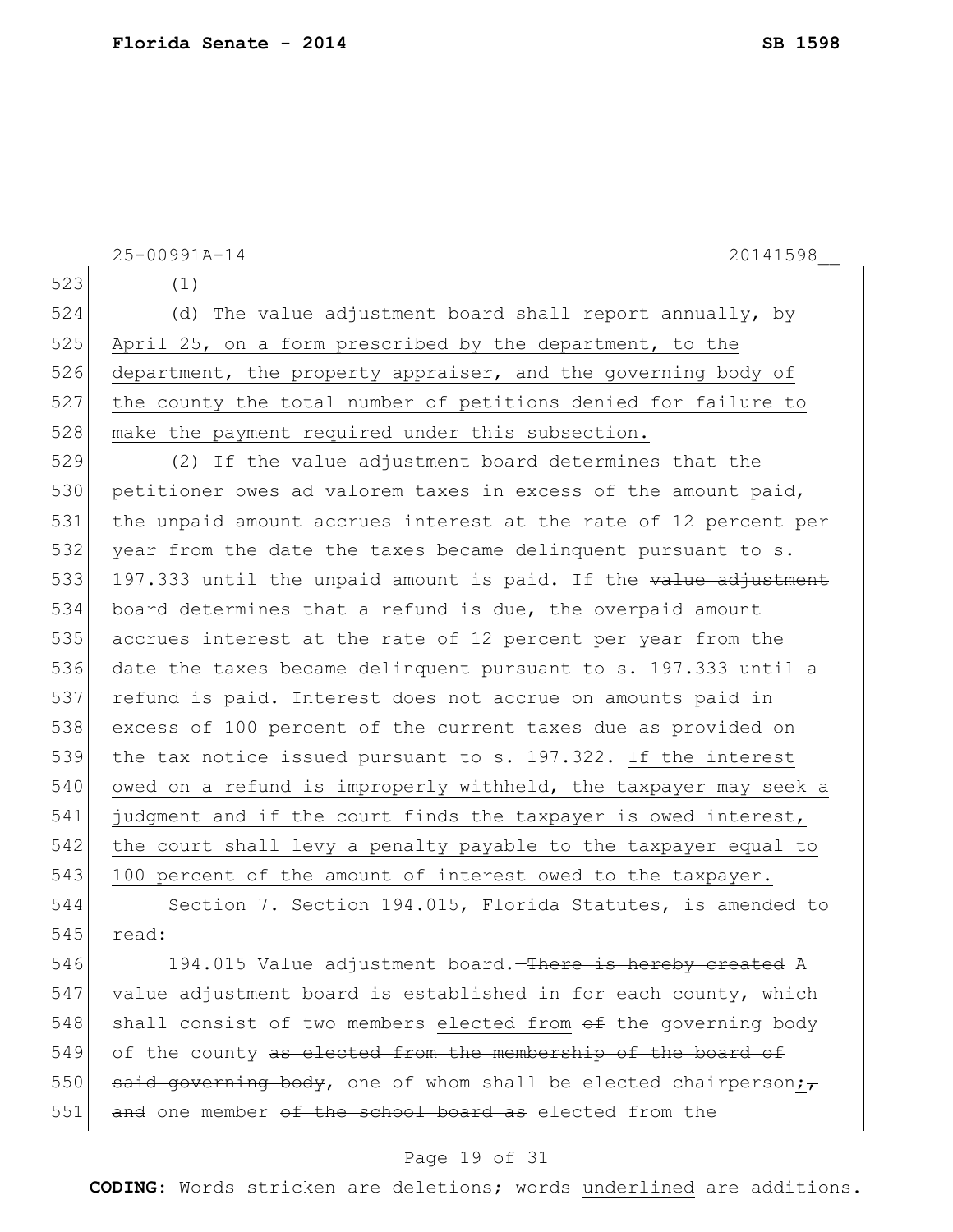25-00991A-14 20141598\_\_

552 membership of the school board; and two citizen members, one of 553 whom shall be appointed by the governing body of the county and 554 must own homestead property within the county, and one of whom 555 must be appointed by the school board and must own a business 556 occupying commercial space <del>located</del> within the school district. A 557 citizen member may not be a member or an employee of a  $\frac{any}{x}$ 558 taxing authority, and may not be a person who represents 559 property owners in an  $\frac{a}{b}$  administrative or judicial review of 560 property taxes. The members of the board may be temporarily 561 replaced by other members of the respective boards upon  $\Theta$ 562 appointment by their respective chairpersons.

563 (1) Value adjustment board members, special magistrates, 564 and staff are public officers for the purposes of chapter 112 565 and are subject to the jurisdiction of the Commission on Ethics.

566 (2) Any three members shall constitute a quorum of the 567 board, except that each quorum must include at least one member 568 of the said governing board of the county, at least one member 569 of the school board, and at least one citizen member. and no 570 meeting of The board may not meet in the absence of shall take 571 place unless a quorum is present.

572 (3) Members of the board may receive such per diem 573 compensation as provided under s. 112.061 is allowed by law for 574 state employees if both bodies elect to allow such compensation.

575 (4) The clerk of the governing body of the county shall be 576 the clerk of the value adjustment board.

577 (5) The board shall appoint private counsel who has 578 practiced law for more than over 5 years and who shall receive 579 such compensation as may be established by the board. The 580 private counsel may not represent the property appraiser, the

### Page 20 of 31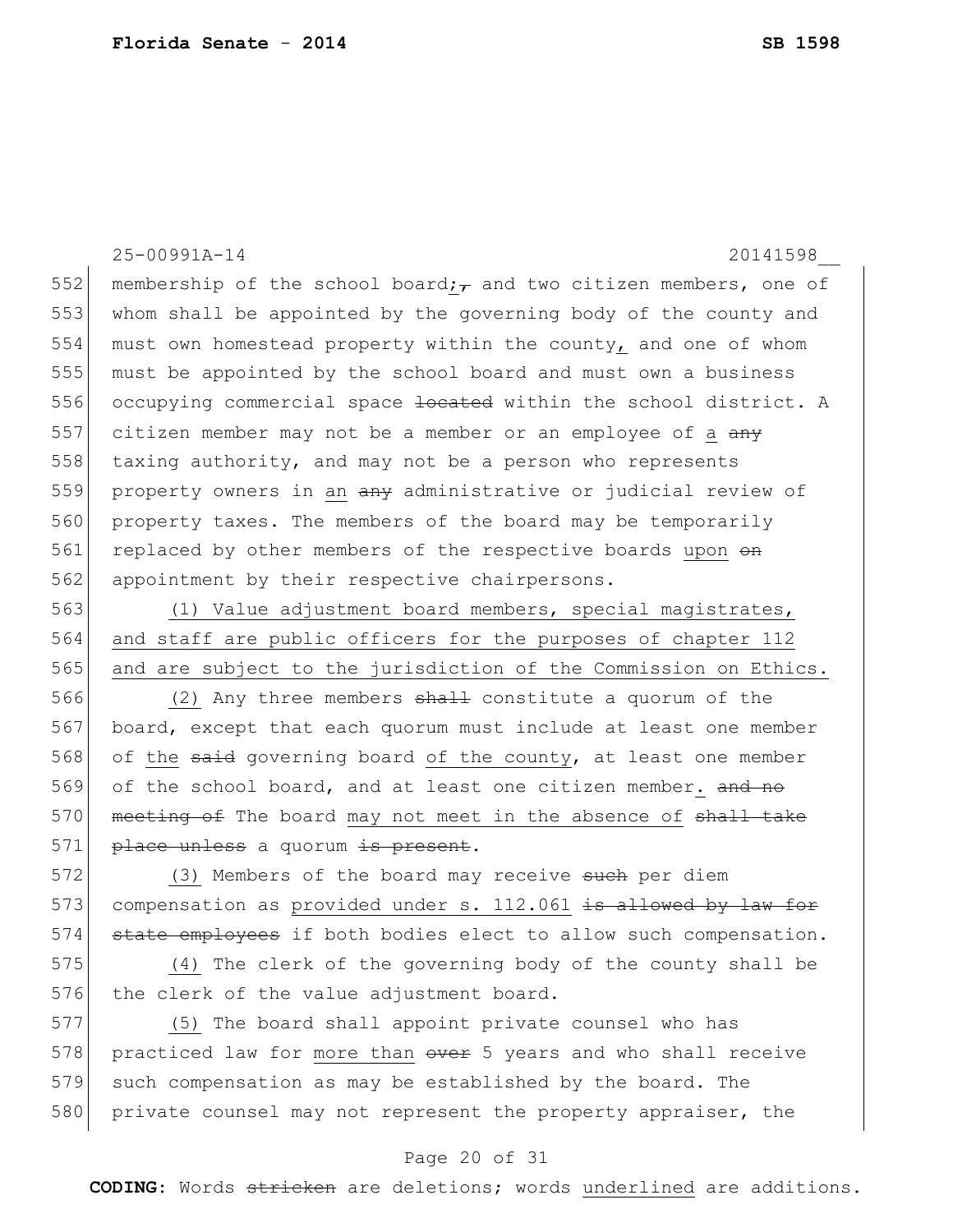|     | 25-00991A-14<br>20141598                                         |  |  |  |  |  |
|-----|------------------------------------------------------------------|--|--|--|--|--|
| 581 | tax collector, any taxing authority, or any property owner in an |  |  |  |  |  |
| 582 | any administrative or judicial review of property taxes. Ho      |  |  |  |  |  |
| 583 | meeting of The board may not meet shall take place unless        |  |  |  |  |  |
| 584 | counsel to the board is present.                                 |  |  |  |  |  |
| 585 | (6) Two-fifths of the expenses of the value adjustment           |  |  |  |  |  |
| 586 | board shall be borne by the district school board and three-     |  |  |  |  |  |
| 587 | fifths by the district county commission.                        |  |  |  |  |  |
| 588 | Section 8. Subsections (1) and (2) of section $194.032$ ,        |  |  |  |  |  |
| 589 | Florida Statutes, are amended to read:                           |  |  |  |  |  |
| 590 | 194.032 Hearing purposes; timetable.-                            |  |  |  |  |  |
| 591 | $(1)$ $(4)$ Upon approval of all or any part of the assessment   |  |  |  |  |  |
| 592 | rolls by the department, the value adjustment board may convene  |  |  |  |  |  |
| 593 | hearings and shall meet within not earlier than 30 days and not  |  |  |  |  |  |
| 594 | later than 60 days after the mailing of the notice provided in   |  |  |  |  |  |
| 595 | s. $194.011(1)$ ; however, no board hearing shall be held before |  |  |  |  |  |
| 596 | approval of all or any part of the assessment rolls by the       |  |  |  |  |  |
| 597 | Department of Revenue.                                           |  |  |  |  |  |
| 598 | (a) The board shall meet for the following purposes:             |  |  |  |  |  |
| 599 | 1. Hearing petitions relating to assessments filed pursuant      |  |  |  |  |  |
| 600 | to $s. 194.011(3)$ .                                             |  |  |  |  |  |
| 601 | 2. Hearing complaints relating to homestead exemptions as        |  |  |  |  |  |
| 602 | provided for under s. 196.151.                                   |  |  |  |  |  |
| 603 | 3. Hearing appeals from exemptions denied, or disputes           |  |  |  |  |  |
| 604 | arising from exemptions granted, upon the filing of exemption    |  |  |  |  |  |
| 605 | applications under s. 196.011.                                   |  |  |  |  |  |
| 606 | 4. Hearing appeals concerning ad valorem tax deferrals and       |  |  |  |  |  |
| 607 | classifications.                                                 |  |  |  |  |  |
| 608 | (b) Notwithstanding the provisions of paragraph $(a)$ , The      |  |  |  |  |  |
| 609 | value adjustment board may meet before department prior to the   |  |  |  |  |  |

# Page 21 of 31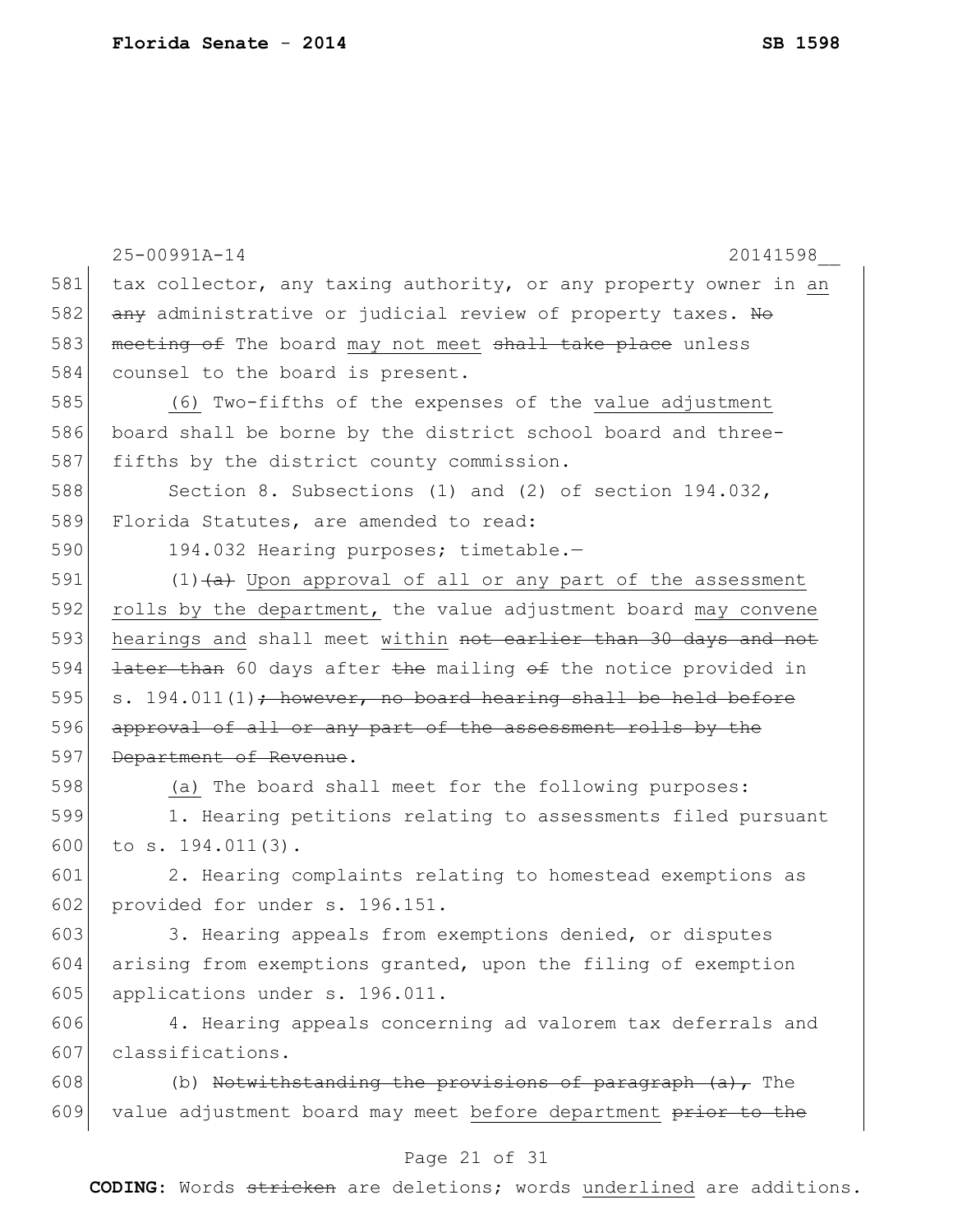25-00991A-14 20141598\_\_ 610 approval of the assessment rolls by the department of Revenue, 611 but not earlier than July 1, to hear appeals pertaining to the 612 denial by the property appraiser of exemptions, agricultural and 613 high-water recharge classifications, classifications as historic 614 property used for commercial or certain nonprofit purposes, and 615 deferrals under subparagraphs (a) 2., 3., and 4. In such event, 616 However, the board may not certify  $\frac{1}{2}$  assessments under s. 617 193.122 until the department  $\sigma$ f Revenue has approved the 618 assessments in accordance with s. 193.1142 and all hearings have 619 been held with respect to the particular parcel under appeal.

620  $\vert$  (c) <del>In no event may</del> A hearing may not be held pursuant to 621 this subsection relative to valuation issues before prior to 622 completion of the hearings required under s.  $200.065(2)(c)$  are 623 completed.

624  $(2)$  (a) The clerk of the governing body of the county shall 625 prepare a schedule of appearances before the value adjustment 626 board based on petitions timely filed with the clerk  $\frac{h}{h}$  or  $h$ 627 The clerk shall notify each petitioner of the scheduled time of 628 his or her appearance at least 25 calendar days before the day 629 of the scheduled appearance. The notice must indicate whether 630 the petition has been scheduled to be heard at a particular time 631 or during a block of time, which must be clearly specified in 632 the notice. If the petition has been scheduled to be heard 633 within a block of time, the beginning and ending of that block 634 of time must be indicated on the notice; however, as provided in 635 paragraph  $(b)$ , a petitioner may not be required to wait for more 636  $\frac{1}{2}$  than a reasonable time, not to exceed 2 hours, after the 637 beginning of the block of time. If the petitioner checked the 638 appropriate box on the petition form to request a copy of the

#### Page 22 of 31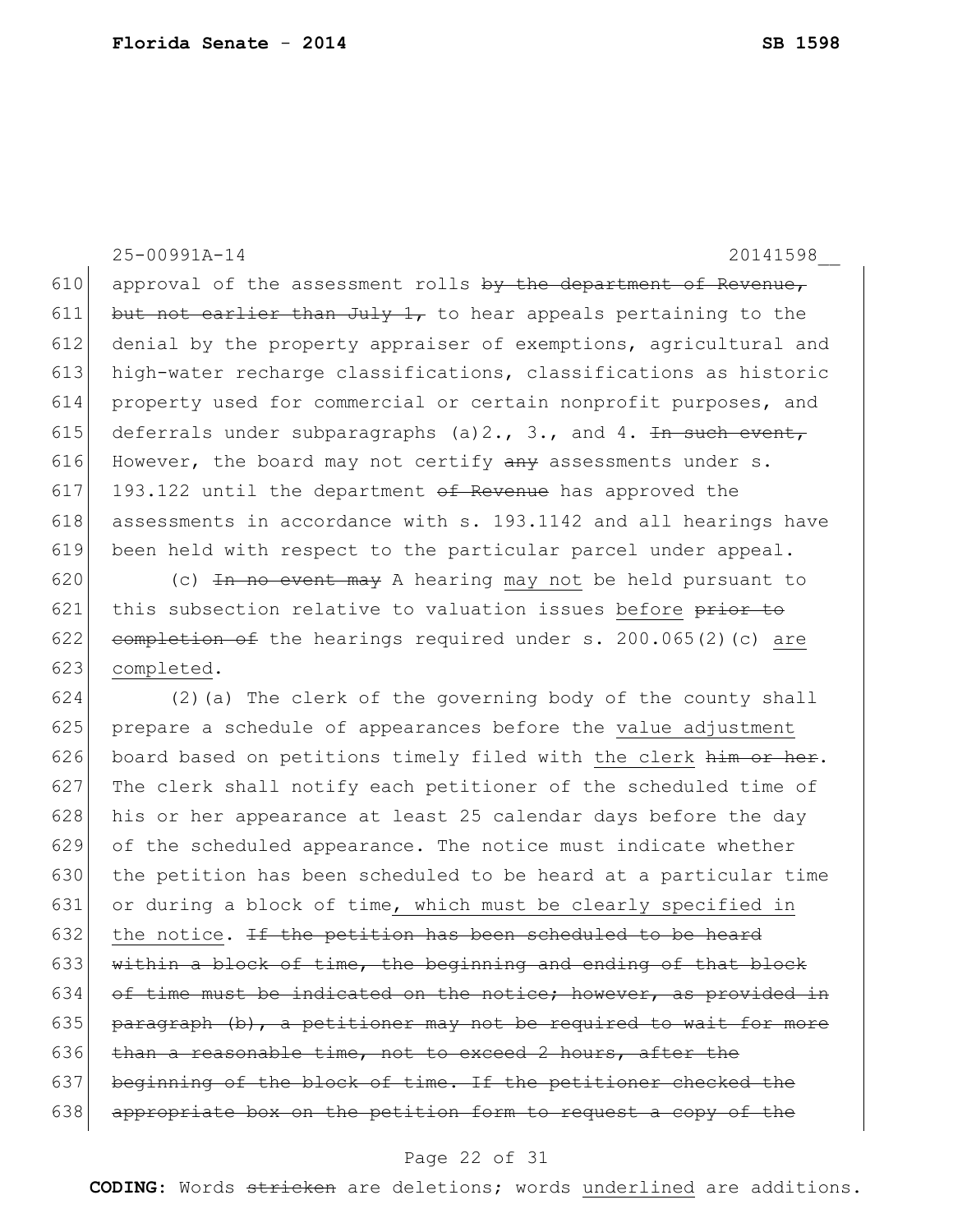25-00991A-14 20141598\_\_

639 property record card containing relevant information used in  $640$  computing the current assessment, the property appraiser must 641 provide the copy to the petitioner upon receipt of the petition 642 from the clerk regardless of whether the petitioner initiates 643 evidence exchange, unless the property record card is available  $644$  online from the property appraiser. Upon receipt of the notice, 645 the petitioner may reschedule the hearing once  $a$  single time by 646 submitting to the clerk a written request to reschedule $_{\tau}$  at 647 least 5 calendar days before the day of the originally scheduled 648 hearing.

649 (b) A petitioner may not be required to wait for more than 650  $\sigma$  a reasonable time, not to exceed 2 hours, after the scheduled 651 time for the hearing to commence. If the hearing is not 652 commenced within 2 hours  $t$ hat time, the petitioner may inform 653 the clerk chairperson of the meeting that he or she intends to 654 leave. If the petitioner leaves, the clerk shall reschedule the 655 hearing, and the rescheduling is not considered to be a request 656 to reschedule as provided in paragraph  $(a)$ .

657 (c) Neither party may be denied sufficient time to present 658 and defend its case; however, the board or a special magistrate 659 may determine the reasonableness of a party's request for time.

660 (d)  $\left(\text{c}\right)$  If the board fails Failure on three occasions with 661 respect to any single tax year to convene at the scheduled time, 662 of meetings of the board is grounds for removal from office by 663 the Governor may remove the members of the board from office for 664 neglect of duties.

665 Section 9. Section 194.034, Florida Statutes, is amended to 666 read:

667 194.034 Hearing procedures; rules.-

### Page 23 of 31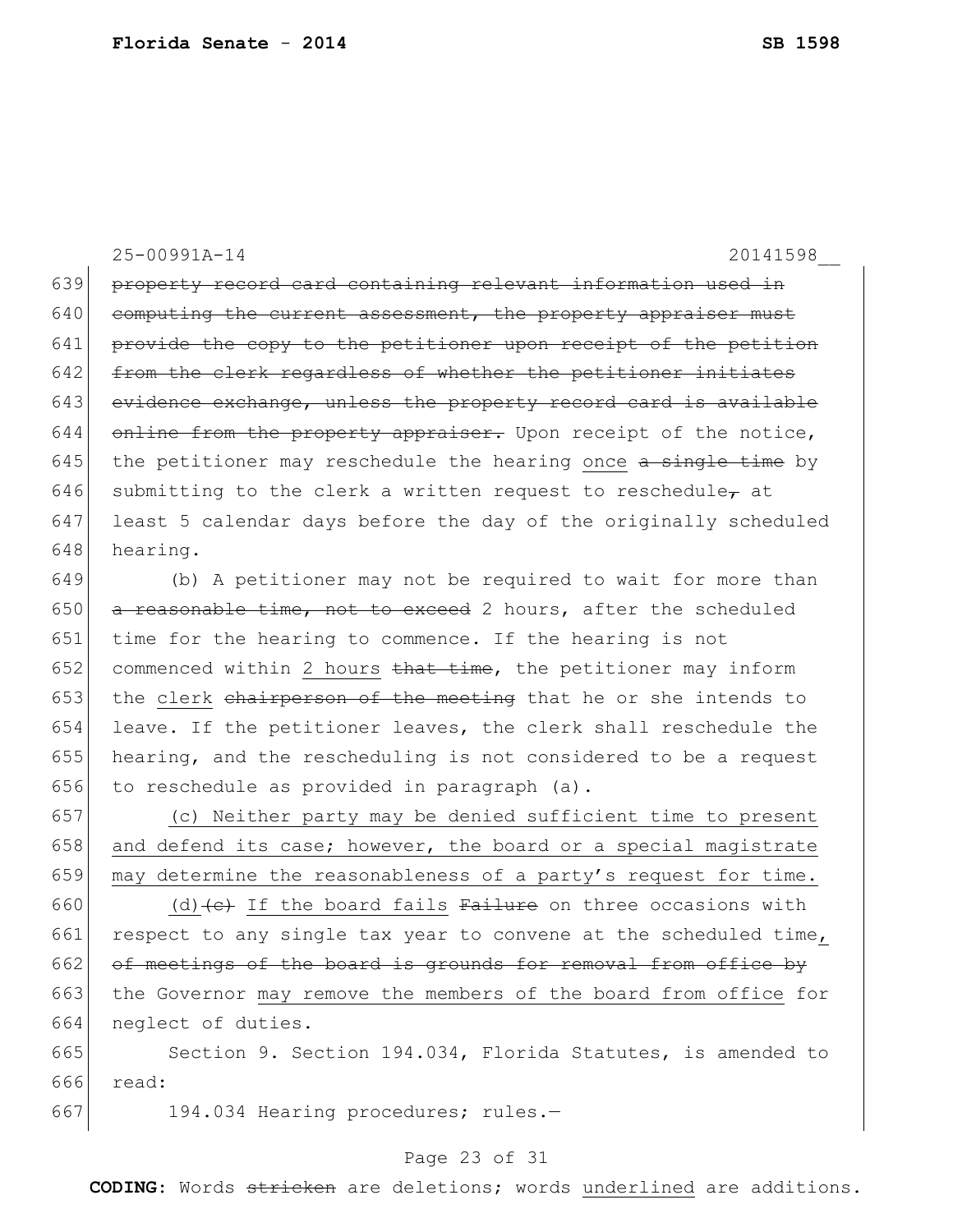25-00991A-14 20141598\_\_ 668  $(1)$   $\leftrightarrow$  Petitioners before the value adjustment board may be 669 represented by an attorney or agent and present testimony and 670 other evidence. The property appraiser or his or her authorized 671 representatives may be represented by an attorney in defending 672 the property appraiser's assessment or opposing an exemption and 673 may present testimony and other evidence. The property appraiser 674 or his or her authorized representative, each petitioner, and 675 all witnesses are  $shall$  be required, upon the request of either 676 party, to testify under oath as administered by the special 677 magistrate or chairperson of the board. Hearings shall be 678 conducted in the manner prescribed by rules of the department, 679 which must  $\frac{1}{100}$  which must  $\frac{1}{100}$  which must  $\frac{1}{100}$  include the introduction of rebuttal 680 evidence and the right of cross-examination of a  $\frac{a}{a}$  witness.

681 (a)  $(b)$  Nothing herein shall preclude An aggrieved taxpayer 682 may contest  $f$  from contesting his or her assessment in the manner 683 provided under  $by s. 194.171$ , regardless of whether  $or$  not he or 684 she has initiated an action pursuant to s. 194.011.

685 (b)  $\left( e \right)$  The rules must shall provide that no evidence may 686 not  $shall$  be considered by the board except when presented 687 during the time scheduled for the petitioner's hearing or at a 688 time when the petitioner has been given reasonable notice; that 689 a verbatim record of the proceedings shall be made, and proof of 690 any documentary evidence presented shall be preserved and made 691 available to the department  $\theta$  Revenue, if requested; and that 692 further judicial proceedings shall be as provided in s. 194.036.

693  $\left( d \right)$  Notwithstanding the provisions of this subsection, no 694 petitioner may present for consideration, nor may a board or 695 special magistrate accept for consideration, testimony or other 696 evidentiary materials that were requested of the petitioner in

### Page 24 of 31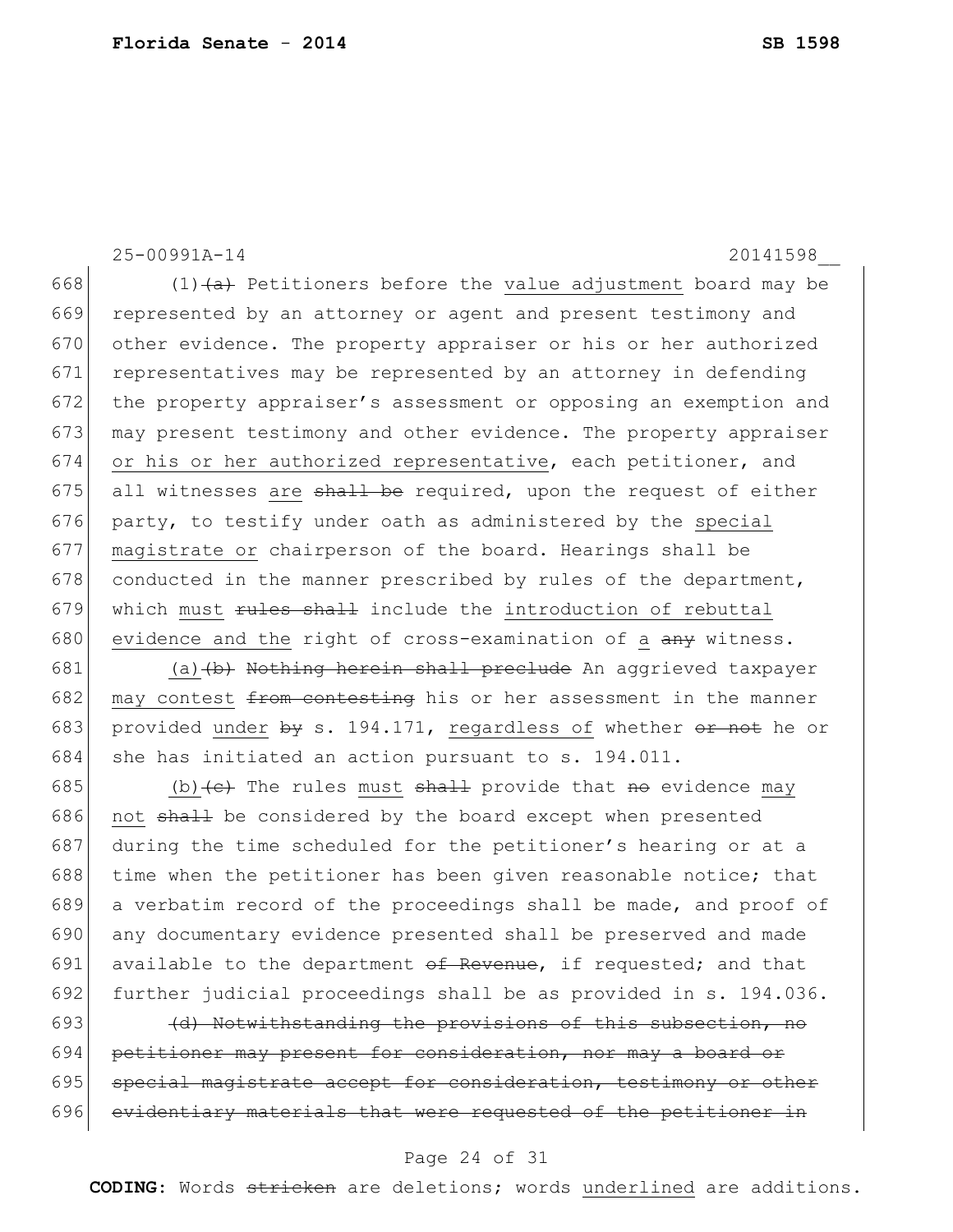25-00991A-14 20141598\_\_ 697 writing by the property appraiser of which the petitioner had 698 knowledge and denied to the property appraiser. 699  $(c)$  (c) (e) Chapter 120 does not apply to hearings of the value 700 adjustment board. 701 (d)  $(f+$  An assessment may not be contested until a return 702 required under  $\frac{1}{2}$  s. 193.052 has been filed. 703 (e) A property appraiser's request for information during 704 the tax roll development process is not considered a request for 705 information to be used for the defense of a proposed assessment 706 and may not be the basis for excluding a taxpayer's evidence in 707 a board hearing. 708 (2) Unless <del>In each case, except if</del> the complaint is 709 withdrawn by the petitioner or  $\pm$  the complaint is acknowledged 710 as correct by the property appraiser, the value adjustment board 711 shall render a written decision in each case. All such decisions 712 shall be issued within 30 business 20 calendar days after the 713 hearing  $\frac{1}{1}$  hearing  $\frac{1}{1}$  as the board is in session under s. 194.032. The 714 decision of the board must contain findings of fact and 715 conclusions of law and must include reasons for upholding or 716 overturning the determination of the property appraiser. If a 717 special magistrate has been appointed, the recommendations of 718 the special magistrate shall be considered by the board. The 719 clerk, upon issuance of a decision, shall, on a form provided by 720 the department of Revenue, simultaneously notify each taxpayer 721 and the property appraiser of the decision of the board. This 722 notification shall be by first-class mail or by electronic means 723 if selected by the taxpayer on the originally filed petition. If 724 requested by the Department of Revenue, the clerk shall provide 725 to the department a copy of the decision or information relating

### Page 25 of 31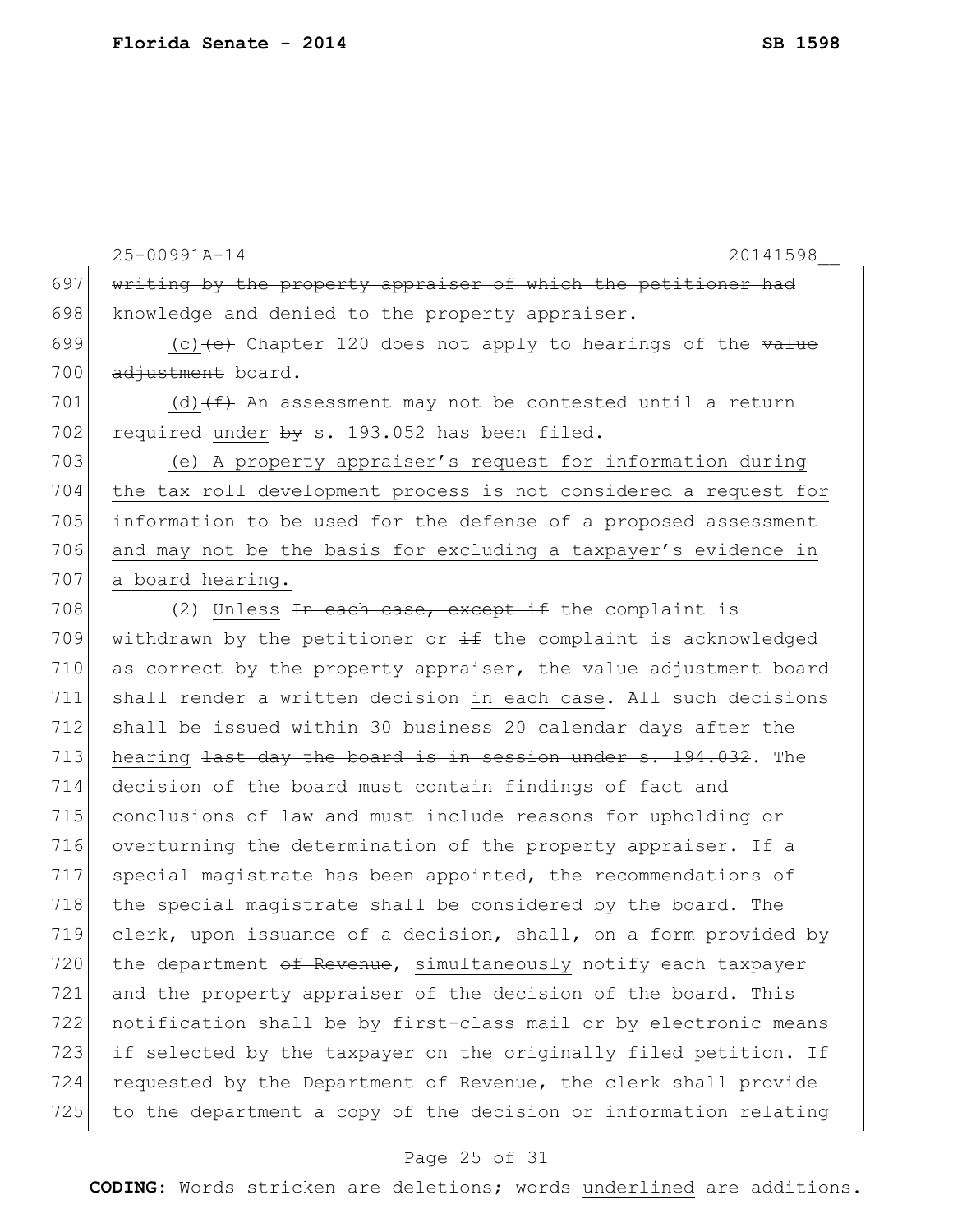|     | 25-00991A-14<br>20141598                                          |  |  |  |  |  |
|-----|-------------------------------------------------------------------|--|--|--|--|--|
| 726 | to the tax impact of the findings and results of the board as     |  |  |  |  |  |
| 727 | described in s. 194.037 in the manner and form requested.         |  |  |  |  |  |
| 728 | (3) Appearance before an advisory board or agency created         |  |  |  |  |  |
| 729 | by the county may not be required as a prerequisite condition to  |  |  |  |  |  |
| 730 | appearing before the value adjustment board.                      |  |  |  |  |  |
| 731 | (4) A condominium homeowners' association may appear before       |  |  |  |  |  |
| 732 | the board to present testimony and evidence regarding the         |  |  |  |  |  |
| 733 | assessment of condominium units that which the association        |  |  |  |  |  |
| 734 | represents. Such testimony and evidence shall be considered by    |  |  |  |  |  |
| 735 | the board with respect to hearing petitions filed by individual   |  |  |  |  |  |
| 736 | condominium unit owners, unless the owner requests otherwise.     |  |  |  |  |  |
| 737 | (5) For the purposes of reviewing review of a petition, the       |  |  |  |  |  |
| 738 | board may consider assessments among comparable properties        |  |  |  |  |  |
| 739 | within the same county homogeneous areas or neighborhoods.        |  |  |  |  |  |
| 740 | (6) For purposes of hearing joint petitions filed pursuant        |  |  |  |  |  |
| 741 | to s. 194.011(3) (e), each included parcel shall be considered by |  |  |  |  |  |
| 742 | the board as a separate petition. Such separate petitions shall   |  |  |  |  |  |
| 743 | be heard consecutively by the board and, $\div$ if a special      |  |  |  |  |  |
| 744 | magistrate is appointed, such separate petitions shall all be     |  |  |  |  |  |
| 745 | assigned to the same special magistrate.                          |  |  |  |  |  |
| 746 | Section 10. Section 194.035, Florida Statutes, is amended         |  |  |  |  |  |
| 747 | to read:                                                          |  |  |  |  |  |
| 748 | 194.035 Special magistrates; property evaluators.-                |  |  |  |  |  |
| 749 | (1) Special magistrates shall be appointed for the purposes       |  |  |  |  |  |
| 750 | of taking testimony and making recommendations to the value       |  |  |  |  |  |
| 751 | adjustment board. The board may act upon such recommendations     |  |  |  |  |  |
| 752 | without further hearing. Special magistrates shall accurately     |  |  |  |  |  |
| 753 | and completely preserve all testimony and, in making              |  |  |  |  |  |
| 754 | recommendations to the board, shall include proposed findings of  |  |  |  |  |  |
|     |                                                                   |  |  |  |  |  |

# Page 26 of 31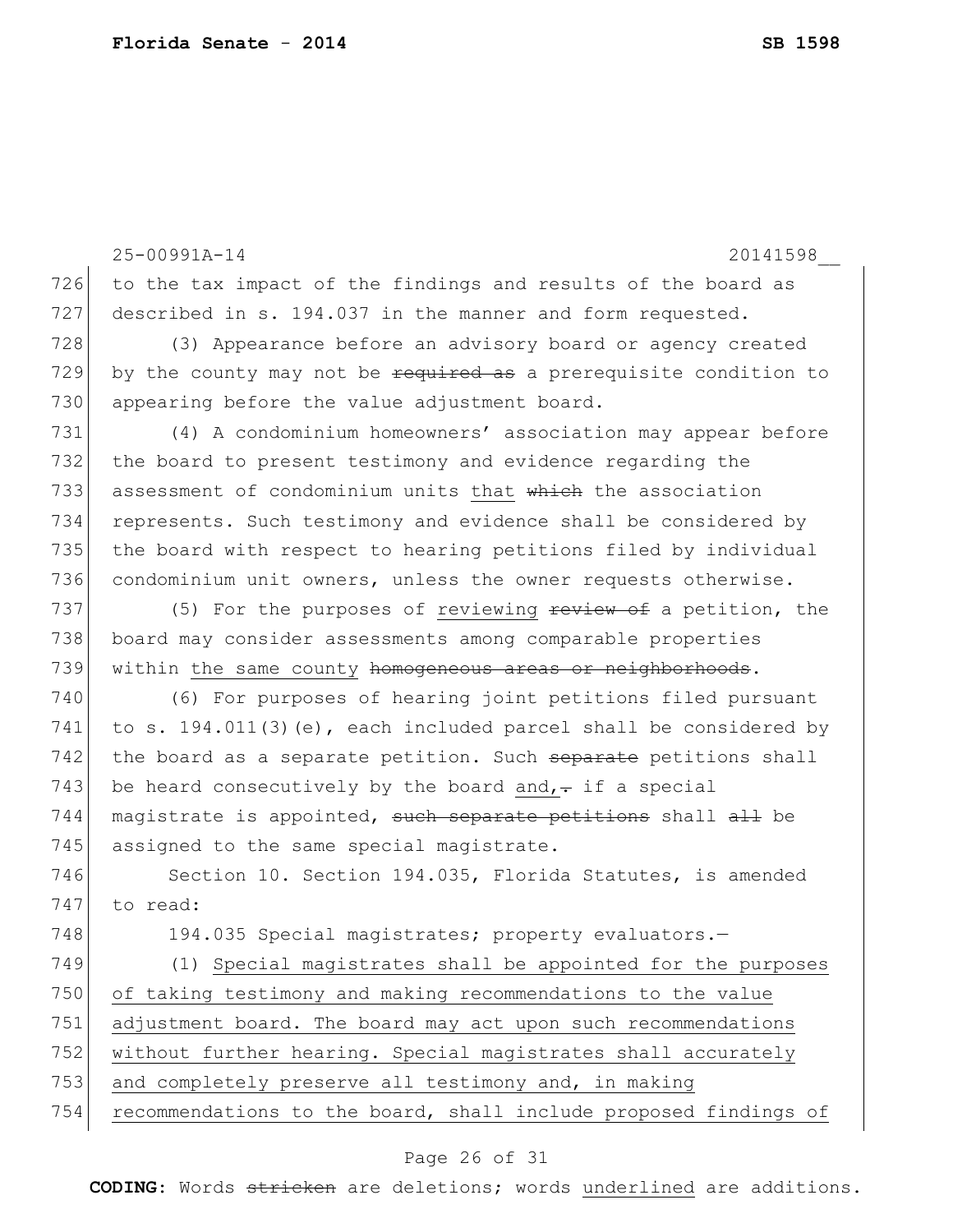|     | 25-00991A-14<br>20141598                                        |
|-----|-----------------------------------------------------------------|
| 755 | fact, conclusions of law, and reasons for upholding or          |
| 756 | overturning the determination of the property appraiser.        |
| 757 | (a) In counties having a population of more than 75,000,        |
| 758 | the board shall appoint the special magistrates for the purpose |
| 759 | of taking testimony and making recommendations to the board,    |
| 760 | which recommendations the board may act upon without further    |
| 761 | hearing. These special magistrates may not be elected or        |
| 762 | appointed officials or employees of the county but shall be     |
| 763 | selected from a list of those qualified individuals who are     |
| 764 | willing to serve as special magistrates. Employees and elected  |
| 765 | or appointed officials of a taxing jurisdiction or of the state |
| 766 | may not serve as special magistrates. The clerk of the board    |
| 767 | shall annually notify such individuals or their professional    |
| 768 | associations to make known to them that opportunities to serve  |
| 769 | as special magistrates exist.                                   |
| 770 | (b) The Department of Revenue shall provide a list of           |
| 771 | qualified special magistrates to a any county with a population |
| 772 | of 75,000 or less. Subject to appropriation, the department     |
| 773 | shall reimburse such counties for compensation paid to the      |
| 774 | special magistrate with a population of 75,000 or less for      |
| 775 | payments made to special magistrates appointed for the purpose  |
| 776 | of taking testimony and making recommendations to the value     |
| 777 | adjustment board pursuant to this section. The department shall |

### Page 27 of 31

778 establish a reasonable range for payments per case to special 779 magistrates based on such payments in other counties. Requests 780 for reimbursement of payments exceeding outside this range must 781 shall be justified by the county. If the total of all requests

782 for reimbursement in any year exceeds the amount available 783 pursuant to this section, payments to all counties shall be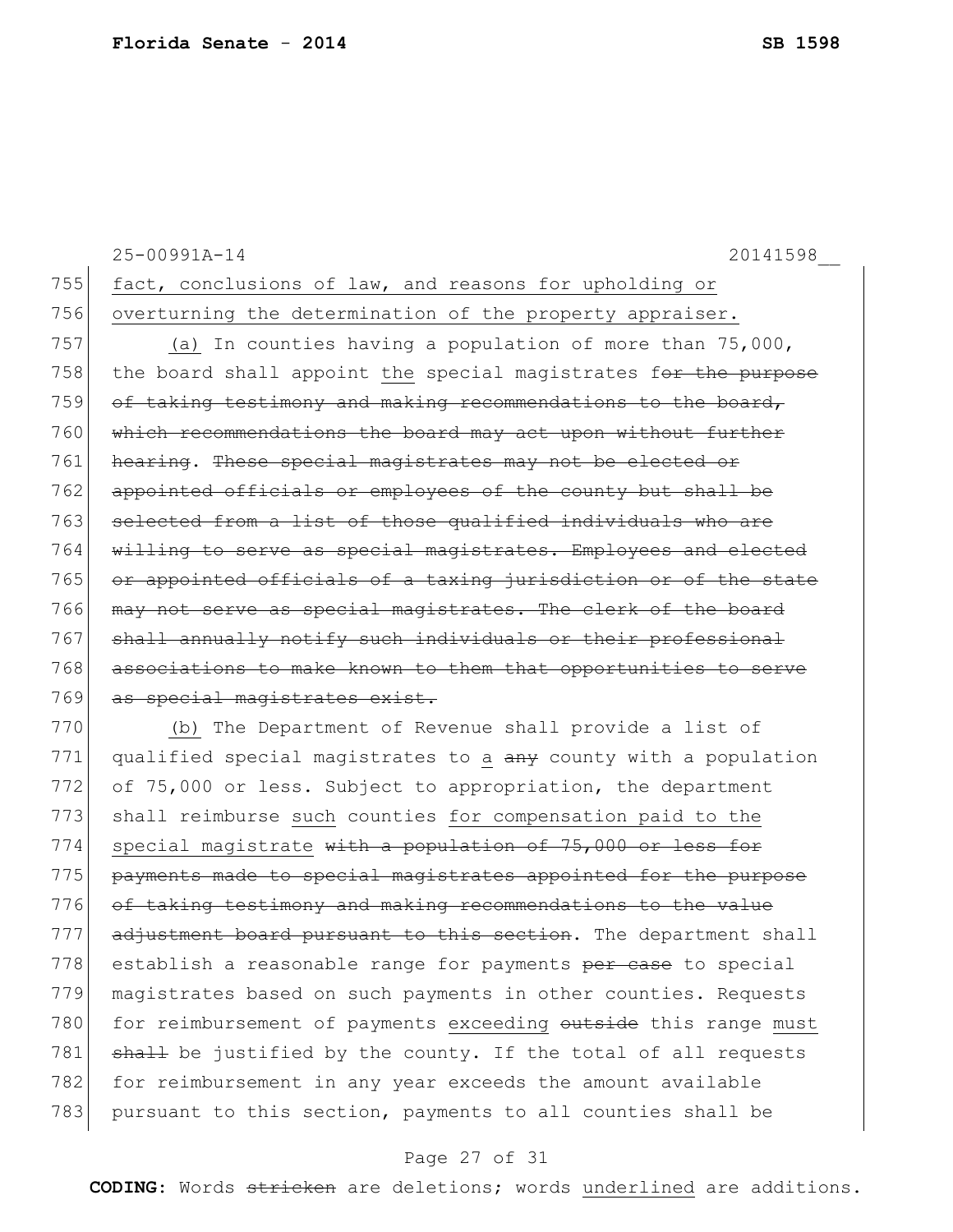|     | 20141598<br>25-00991A-14                                          |  |  |  |  |  |
|-----|-------------------------------------------------------------------|--|--|--|--|--|
| 784 | prorated accordingly. If a county having a population less than   |  |  |  |  |  |
| 785 | 75,000 does not appoint a special magistrate to hear each         |  |  |  |  |  |
| 786 | petition, the person or persons designated to hear petitions      |  |  |  |  |  |
| 787 | before the value adjustment board or the attorney appointed to    |  |  |  |  |  |
| 788 | advise the value adjustment board shall attend the training       |  |  |  |  |  |
| 789 | provided pursuant to subsection (5) $(3)$ , regardless of whether |  |  |  |  |  |
| 790 | the person would otherwise be required to attend, but is not      |  |  |  |  |  |
| 791 | shall not be required to pay the tuition fee specified in         |  |  |  |  |  |
| 792 | $subsection (3)$ .                                                |  |  |  |  |  |
| 793 | (c) The expense of hearings before magistrates and                |  |  |  |  |  |
| 794 | compensation for special magistrates not reimbursed by the        |  |  |  |  |  |
| 795 | department shall be borne three-fifths by the board of county     |  |  |  |  |  |
| 796 | commissioners and two-fifths by the district school board.        |  |  |  |  |  |
| 797 | Special magistrates may be compensated only by an hourly wage,    |  |  |  |  |  |
| 798 | and not by a lump sum or a fee-for-service payment.               |  |  |  |  |  |
| 799 | (2) A person who has 3 years of relevant experience and who       |  |  |  |  |  |
| 800 | has completed the training provided by the department under       |  |  |  |  |  |
| 801 | subsection (5) may be appointed as a special magistrate.          |  |  |  |  |  |
| 802 | However:                                                          |  |  |  |  |  |
| 803 | (a) A special magistrate appointed to hear issues of              |  |  |  |  |  |
| 804 | exemptions and classifications must shall be a member of The      |  |  |  |  |  |
| 805 | Florida Bar with at least no less than 5 years' experience in     |  |  |  |  |  |
| 806 | the area of ad valorem taxation.                                  |  |  |  |  |  |
| 807 | (b) A special magistrate appointed to hear issues regarding       |  |  |  |  |  |
| 808 | the valuation of real estate must shall be a state-certified      |  |  |  |  |  |
| 809 | state certified real estate appraiser with at least not less      |  |  |  |  |  |
| 810 | than 5 years' experience in real property valuation.              |  |  |  |  |  |
| 811 | (c) A special magistrate appointed to hear issues regarding       |  |  |  |  |  |

# 812 the valuation of tangible personal property must shall be a

### Page 28 of 31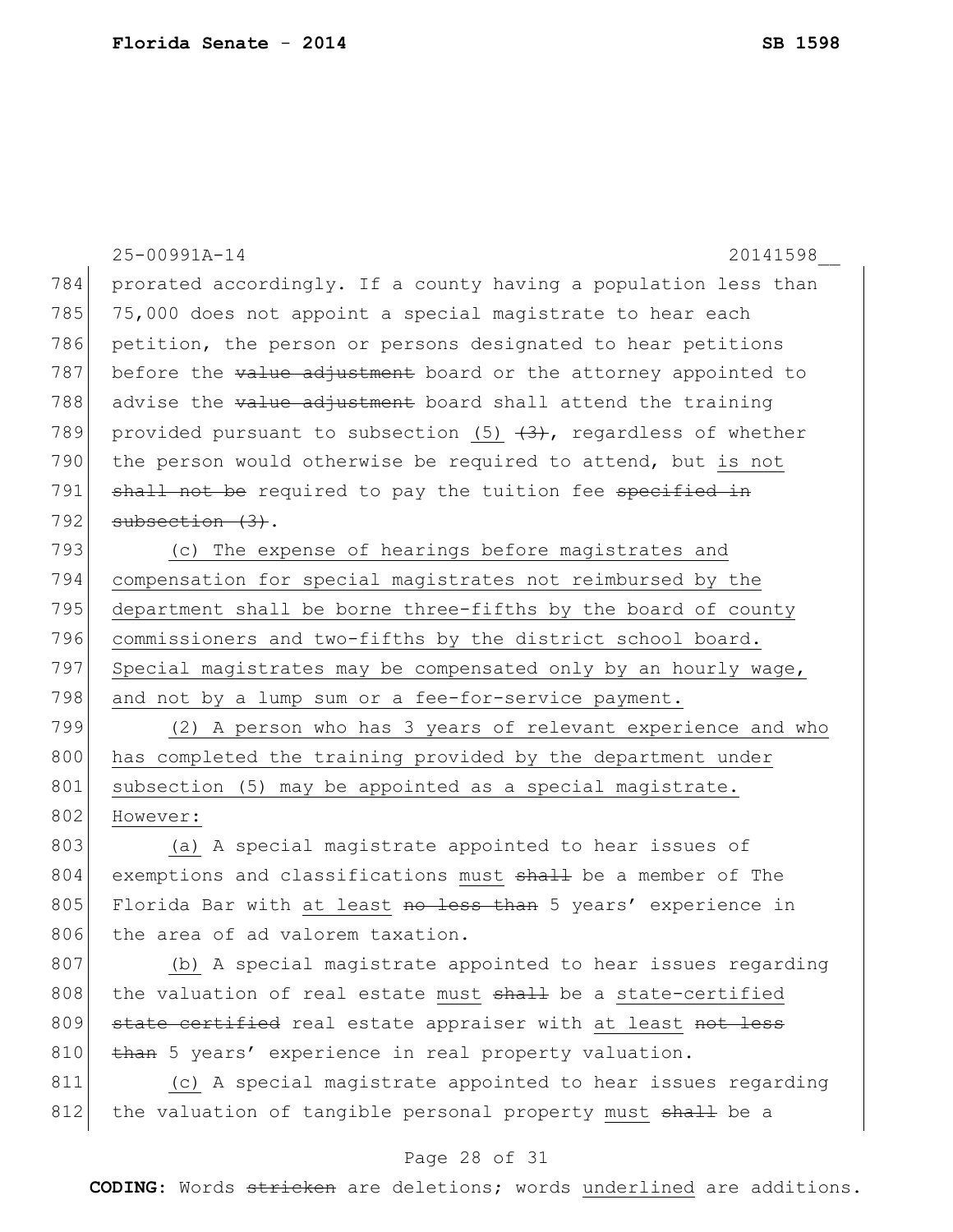|     | 20141598<br>25-00991A-14                                         |  |  |  |  |  |
|-----|------------------------------------------------------------------|--|--|--|--|--|
| 813 | designated member of a nationally recognized appraiser's         |  |  |  |  |  |
| 814 | organization with at least not less than 5 years' experience in  |  |  |  |  |  |
| 815 | tangible personal property valuation. A special magistrate need  |  |  |  |  |  |
| 816 | not be a resident of the county in which he or she serves.       |  |  |  |  |  |
| 817 | (3) Special magistrates shall be selected from a list of         |  |  |  |  |  |
| 818 | qualified individuals who are willing to serve as special        |  |  |  |  |  |
| 819 | magistrates. A special magistrate need not be a resident of the  |  |  |  |  |  |
| 820 | county in which he or she serves. Employees and elected or       |  |  |  |  |  |
| 821 | appointed officials of the county, a taxing district of the      |  |  |  |  |  |
| 822 | county, or the state may not serve as special magistrates. A     |  |  |  |  |  |
| 823 | special magistrate may not represent a person before the value   |  |  |  |  |  |
| 824 | adjustment board in any tax year during which he or she has      |  |  |  |  |  |
| 825 | served that board as a special magistrate. The clerk of the      |  |  |  |  |  |
| 826 | board shall annually notify such individuals or the respective   |  |  |  |  |  |
| 827 | professional associations of the opportunities to serve as a     |  |  |  |  |  |
| 828 | special magistrate.                                              |  |  |  |  |  |
| 829 | (a) Before appointing a special magistrate, the a value          |  |  |  |  |  |
| 830 | adjustment board shall verify the special magistrate's           |  |  |  |  |  |
| 831 | qualifications. The value adjustment board shall ensure that the |  |  |  |  |  |
| 832 | selection of special magistrates is based solely upon the        |  |  |  |  |  |
| 833 | experience and qualifications of the special magistrate and is   |  |  |  |  |  |
| 834 | not influenced by the property appraiser.                        |  |  |  |  |  |
| 835 | (b) A special magistrate who is a licensed professional and      |  |  |  |  |  |
| 836 | who uses that license as a means to obtain the position of       |  |  |  |  |  |
| 837 | special magistrate is subject to discipline under his or her     |  |  |  |  |  |
| 838 | professional license for actions undertaken as a special         |  |  |  |  |  |
| 839 | magistrate relevant to that license. The special magistrate      |  |  |  |  |  |
| 840 | shall accurately and completely preserve all testimony and, in   |  |  |  |  |  |
| 841 | making recommendations to the value adjustment board, shall      |  |  |  |  |  |
|     |                                                                  |  |  |  |  |  |

# Page 29 of 31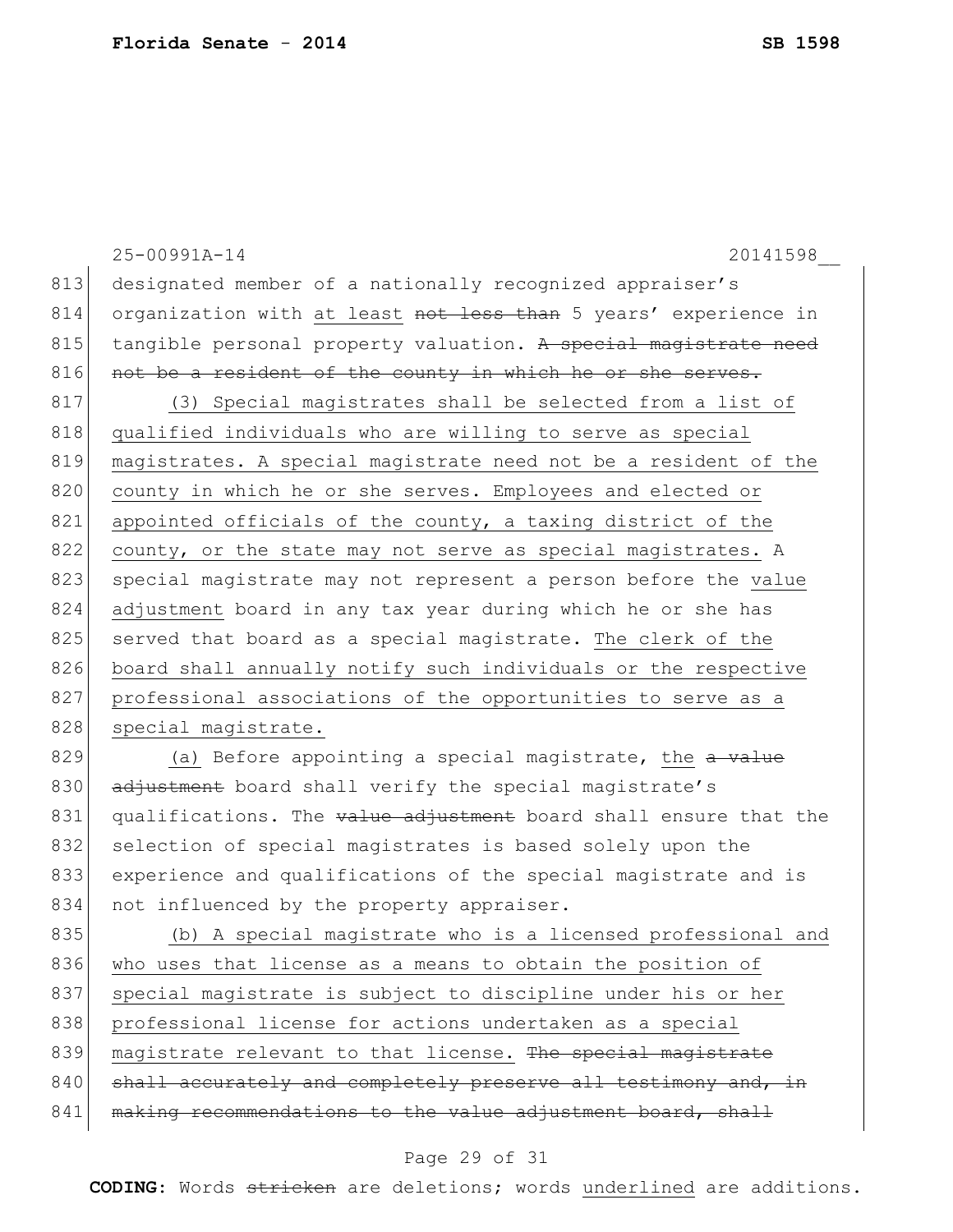25-00991A-14 20141598\_\_ 842 include proposed findings of fact, conclusions of law, and 843 reasons for upholding or overturning the determination of the 844 property appraiser. The expense of hearings before magistrates 845 and any compensation of special magistrates shall be borne  $846$  three-fifths by the board of county commissioners and two-fifths 847 by the school board. 848  $(4)$   $(2)$  The value adjustment board of each county may employ 849 qualified property appraisers or evaluators to appear before the

850  $\vert$  value adjustment board at a that meeting of the board which is 851 held for the purpose of hearing complaints. Such property 852 appraisers or evaluators shall present testimony as to the just 853 value of any property for which the value of which is contested 854 before the board and shall submit to examination by the board, 855 the taxpayer, and the property appraiser.

856  $(5)$   $(3)$  The department shall provide and conduct training 857 for special magistrates at least once each state fiscal year in 858 at least five locations throughout the state. Such training must  $859$  shall emphasize the department's standard measures of value, 860 including the guidelines for real and tangible personal 861 property. Notwithstanding subsection (1), a person who has 3 862 years of relevant experience and who has completed the training 863 provided by the department under this subsection may be 864 appointed as a special magistrate. The training must shall be 865 open to the public. The department shall charge tuition  $\frac{f}{f}$  to 866 attendees any person attending this training in an amount 867 sufficient to fund the department's costs to conduct all aspects  $868$   $\sigma$  the training. The department shall deposit the fees collected 869 into the Certification Program Trust Fund pursuant to s. 870 195.002(2).

### Page 30 of 31